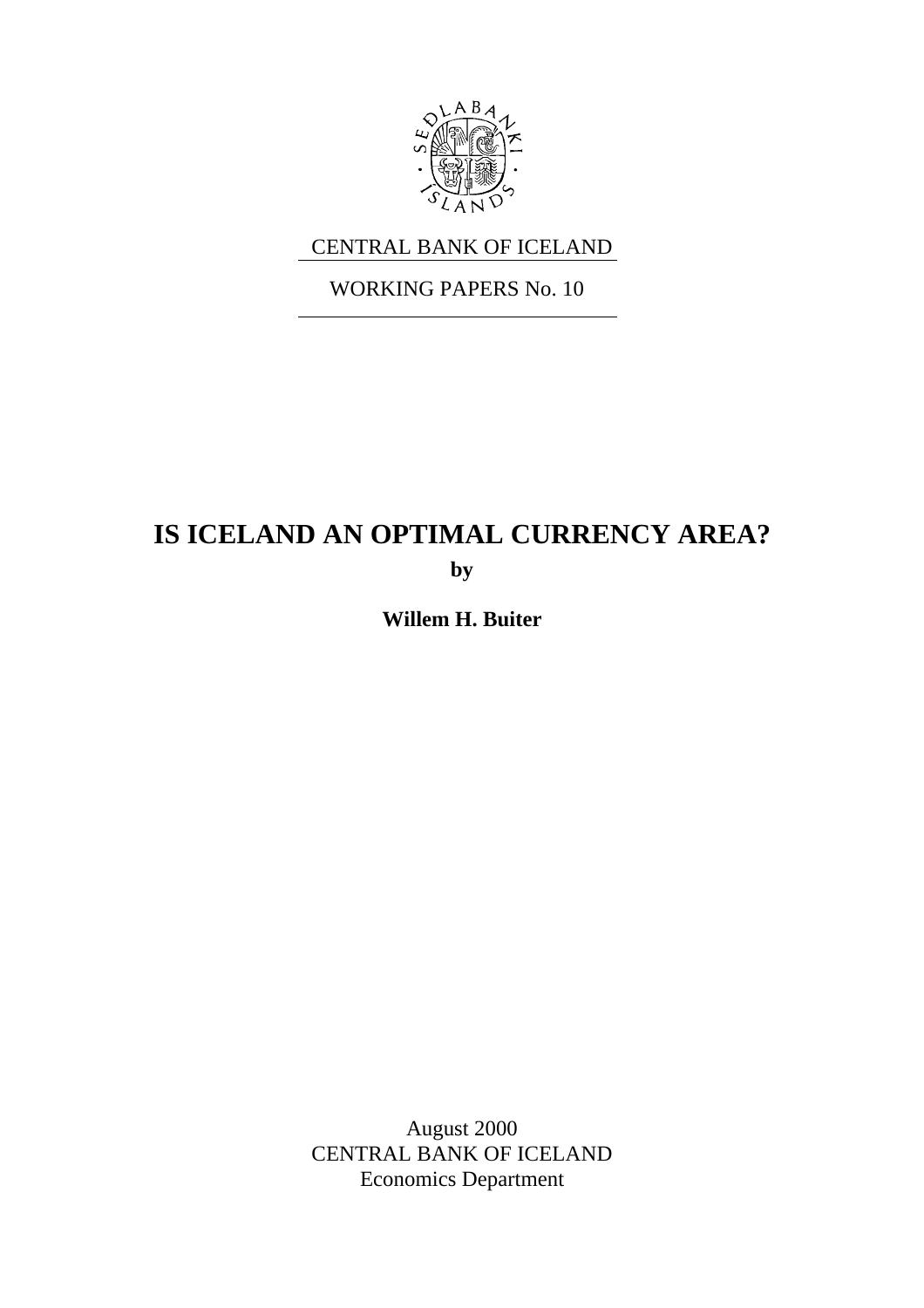Central Bank of Iceland Working Papers are published by the Economics Department of the Central Bank of Iceland. The views expressed in them are those of their authors and not necessarily the views of the Central Bank of Iceland.

Also available on the Central Bank of Iceland World Wide Web site (http://www.sedlabanki.is)

All rights reserved. May be reproduced or translated provided the source is stated. ISSN: 1028-9445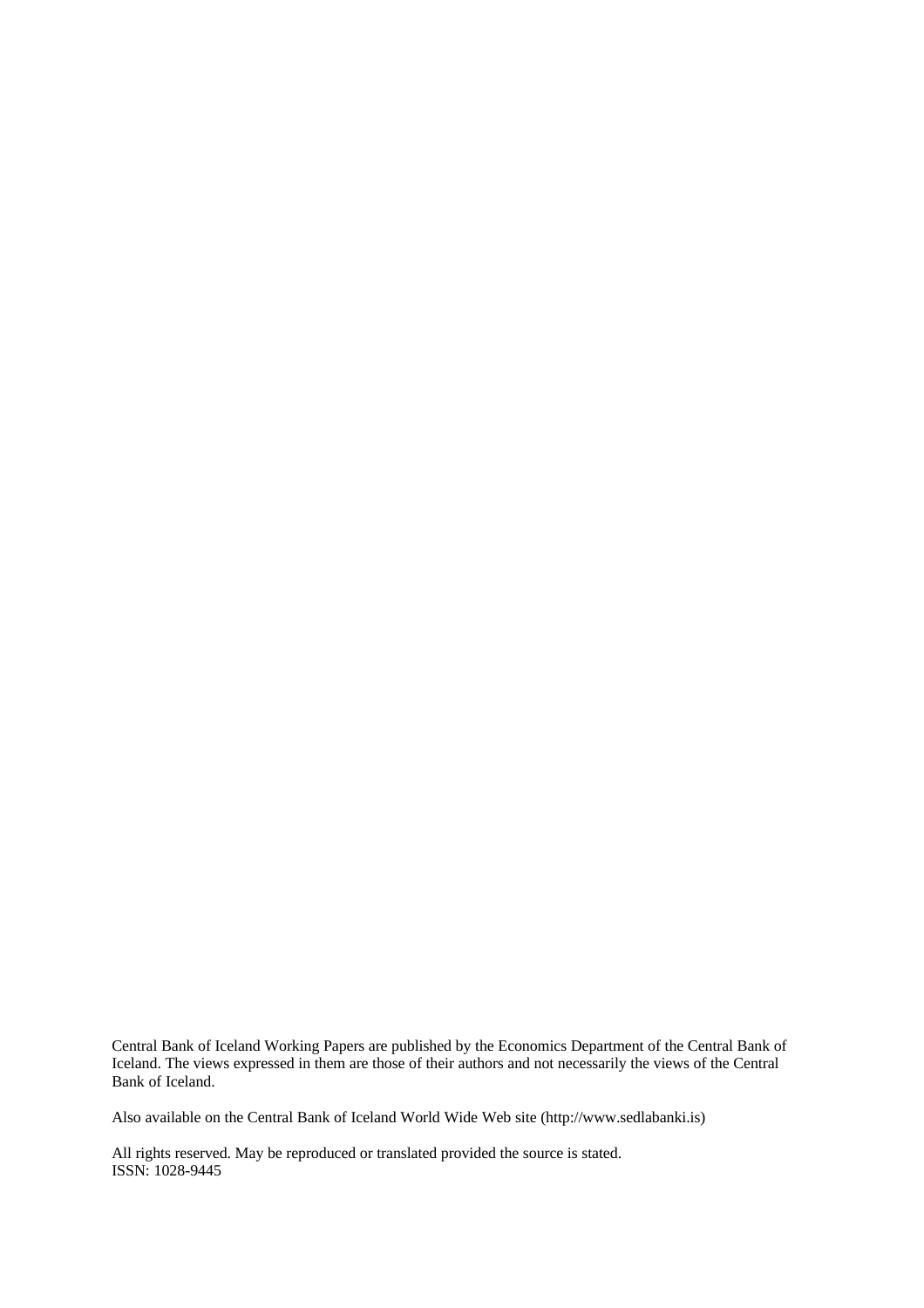# **IS ICELAND AN OPTIMAL CURRENCY AREA?**

**by**

**Willem H. Buiter** *\**

#### **August 2000**

#### **Abstract**

The paper considers the pros and cons for Iceland adopting the euro as legal tender. The current Icelandic monetary arrangements are contrasted both with a unilateral adoption of the euro and with a full membership in the EMU. Microeconomic transactions costs savings argue in favour of either form of monetary union. Loss of seignoirage revenues does not seem to be an economic obstacle to either form of euroisation for Iceland. Loss of the lender of last resort is, however, a powerful argument against unilateral monetary union. The optimal currency area arguments (which concern the macroeconomic stabilization aspects of a permanently fixed exchange rate) are unfavourable to a unilateral monetary union, but the case against a full membership in the EMU is more balanced. The extraneous instability and excess volatility inherent in a marketdetermined exchange rate dominate the shock absorber properties of a flexible exchange rate when financial markets are highly integrated. On balance, the economic arguments favour a membership in the EMU, but not the unilateral adoption of the euro. Because Iceland is not a member of the EU, the political arguments against any form of monetary union are overwhelming. Without a EU membership, the transfer of national sovereignty to the ECB would lack political legitimacy. The lack of institutions for ensuring the political accountability of the ECB in Iceland means that euroisation of Iceland is unlikely to happen, except as part of Icelandic membership in the EU. Euroisation without a membership in the EU is simply unlikely to survive.

*Keywords*: Icelandic exchange rate regime, optimal currency area, seigniorage, lender of last resort, central bank accountability *JEL*: E42, E44, E52, E58, F33, F36, F41, G15, H77

<sup>\*</sup> Chief Economist EBRD and former Professor of International Macroeconomics, University of Cambridge and Member, Monetary Policy Committee, Bank of England. This paper was prepared for a conference at the Central Bank of Iceland, held by the Institute of Economic Studies at the University of Iceland (sponsored by the Central Bank of Iceland) on May 28-29, Reykjavik, Iceland. The views and opinions expressed are those of the author only. They do not necessarily reflect the views and opinions of the EBRD, the Bank of England or of the other present and former Members of the Monetary Policy Committee.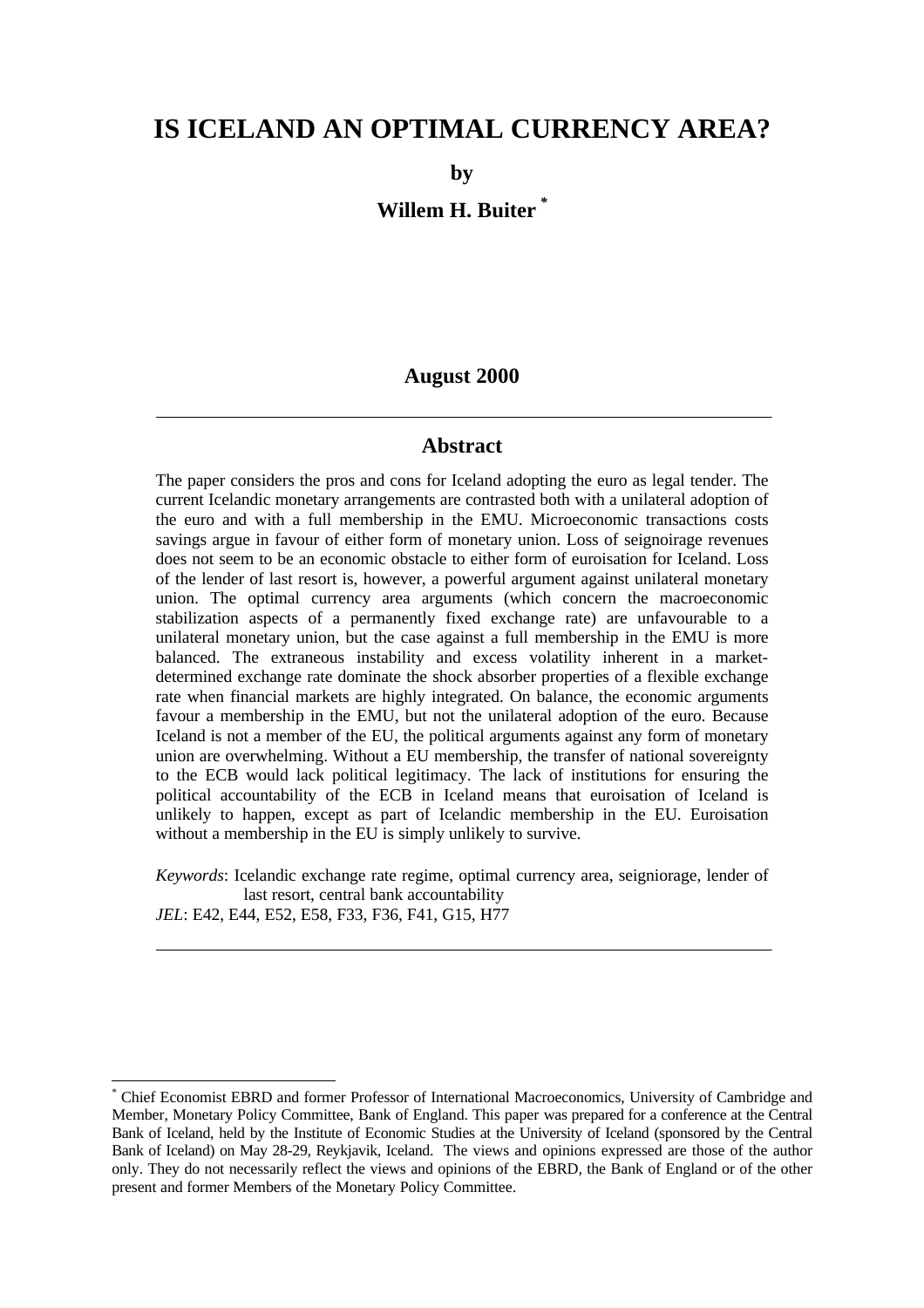# **1. Introduction**

 $\overline{a}$ 

Currency regimes are under review everywhere. Not only in transition economies, developing countries and emerging market economies, but also in some of the most industrially advanced countries of the world. On January 1, 1999, eleven of the fifteen EU members successfully launched their common currency, the euro by pooling their national monetary sovereignties in a common, supranational monetary sovereignty, institutionally expressed in a 'unitary' supranational central bank, the European Central Bank (ECB), with the member national central banks (nebs) reduced to a role rather like that of regional reserve banks in the Federal Reserve System.<sup>1</sup>

In view of these epochal changes taking place in Western Europe, it is not surprising that the question as to what constitutes the appropriate exchange rate regime has been raised also in Iceland. I will review the main issues that determine the answer to that question.

I will restrict the discussion to a comparison of just two currency regimes. The first is a flexible or floating exchange rate with emphasis on price stability as the final goal of monetary policy. The monetary policy regime in Iceland has gradually been evolving in this direction (see Gunnarsson [1999]). Although the current Central Bank legislation mentions several goals for monetary policy, the current consensus is that price stability should be the main one. The intermediate target of monetary policy has been exchange rate stability (stability of the effective exchange rate of the krona) within a pre-specified zone, currently  $\pm$ 9%. This choice of intermediate target appears to be a practical recognition of the fact that in a highly open economy like Iceland, there is a close relationship between the external value of the currency and the domestic price level. This, together with the fact that the external value of the krona is more easily monitored on a day-to-day basis than its internal purchasing power, can justify the pursuit of exchange rate stability as an intermediate target, even if no intrinsic importance is attached to the external value of the currency.

<sup>&</sup>lt;sup>1</sup> Technically, the national central banks are the shareholders of the ECB. The Maastricht and Amsterdam treaties distinguish between the ECB and the European System of Central Banks (ESCB), the collective of the ECB and the national central banks. In publications of the ECB and in public statements of its Executive Board members, there are frequent references to the 'Eurosystem' (an obvious echo of the Federal Reserve System). Each national central bank provides one member of the decision-making Governing Council of the ECB (which consists of the 11 national central bank governors and 6 executive board members) and certain aspects of the implementation of the centrally determined monetary policy are administratively decentralised through the nebs. None of this detracts from the reality that the ECB/ESCB is a 'unitary' central bank. Monetary policy authority is unambiguously centralised in Frankfurt and, the nebs have effectively become the regional branch banks of the ECB.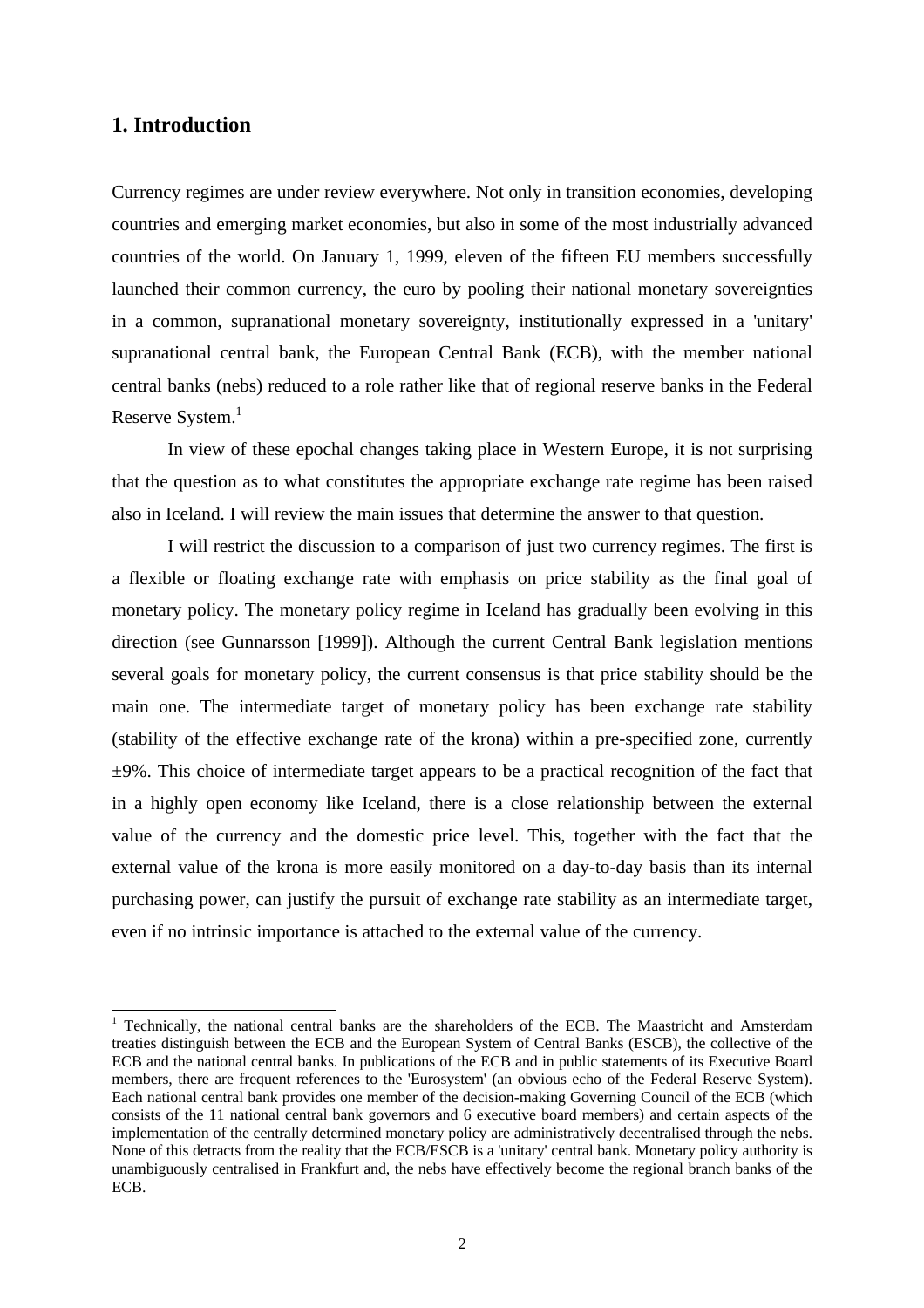The second currency regime is a the adoption of the euro as the national currency. Since Iceland is not a member of the European Union, EMU membership is ruled out. Unilateral adoption of the euro as Iceland's national currency and legal tender is, however an option. I will refer to this kind of monetary union as an asymmetric monetary union. Such unilateral 'euroisation' would not provide a share of the seigniorage revenues of the common currency area. There would be no automatic access to the discount window of the ECB. Neither would the ECB have any lender of last resort responsibilities vis-à-vis the financial institutions of Iceland. There would be no seat on the ECB Council or Executive Board and monetary policy by the ECB would be conducted without any reference to Iceland's economic conditions, unless this were in the national interest of Euroland, as perceived by the ECB. This can be contrasted with a full and formal monetary union, what I will call a (formally) symmetric monetary union.<sup>2</sup> With EU and EMU membership, Iceland would get its fair share of the Euroland-wide seigniorage; financial institutions in Iceland would have access to the discount window of the ECB on equal terms; the ECB would act as lender of last resort on the same terms and conditions in all member nations, and the monetary policy of the ECB would be directed at price stability and economic activity in Euroland as a whole, which would give a small weight to Iceland.

There are many other possible arrangements. An adjustable currency peg vis-à-vis the euro (or vis-à-vis a basket of currencies) is one. Another is a currency board, a legislatively fixed exchange rate (presumably vis-à-vis the euro) with 100% reserve backing of domestic currency issue. A third is a legislatively fixed exchange rate without 100% reserve backing of domestic currency issue, that is, with scope for domestic credit expansion.

Even if we restrict ourselves to floating or flexible exchange rate regimes, there is a wide range of possible objectives and at least two choices of monetary instruments to consider. Single nominal targets, such as inflation targets or price level targets are one, currently popular, option. Multiple targets, for instance an inflation target augmented with output gap or unemployment objectives are other popular candidates.<sup>3</sup> The ordering of the targets can either be lexicographic, as in the UK and in Euroland, or more symmetric, with

<sup>&</sup>lt;sup>2</sup> Formal symmetry means that participating nation states share in the costs and benefits of the monetary union in a way that represents their economic size or weight, and that their representation on the decision making council of the supranational central bank (the ECB) likewise reflects their economic importance in the union. Clearly, in a formally symmetric union between countries of very different economic size, the larger member(s) will be the dominant partners.

 $3$  The USA is unusual in having three targets: maximum employment, price stability and interest rate stability.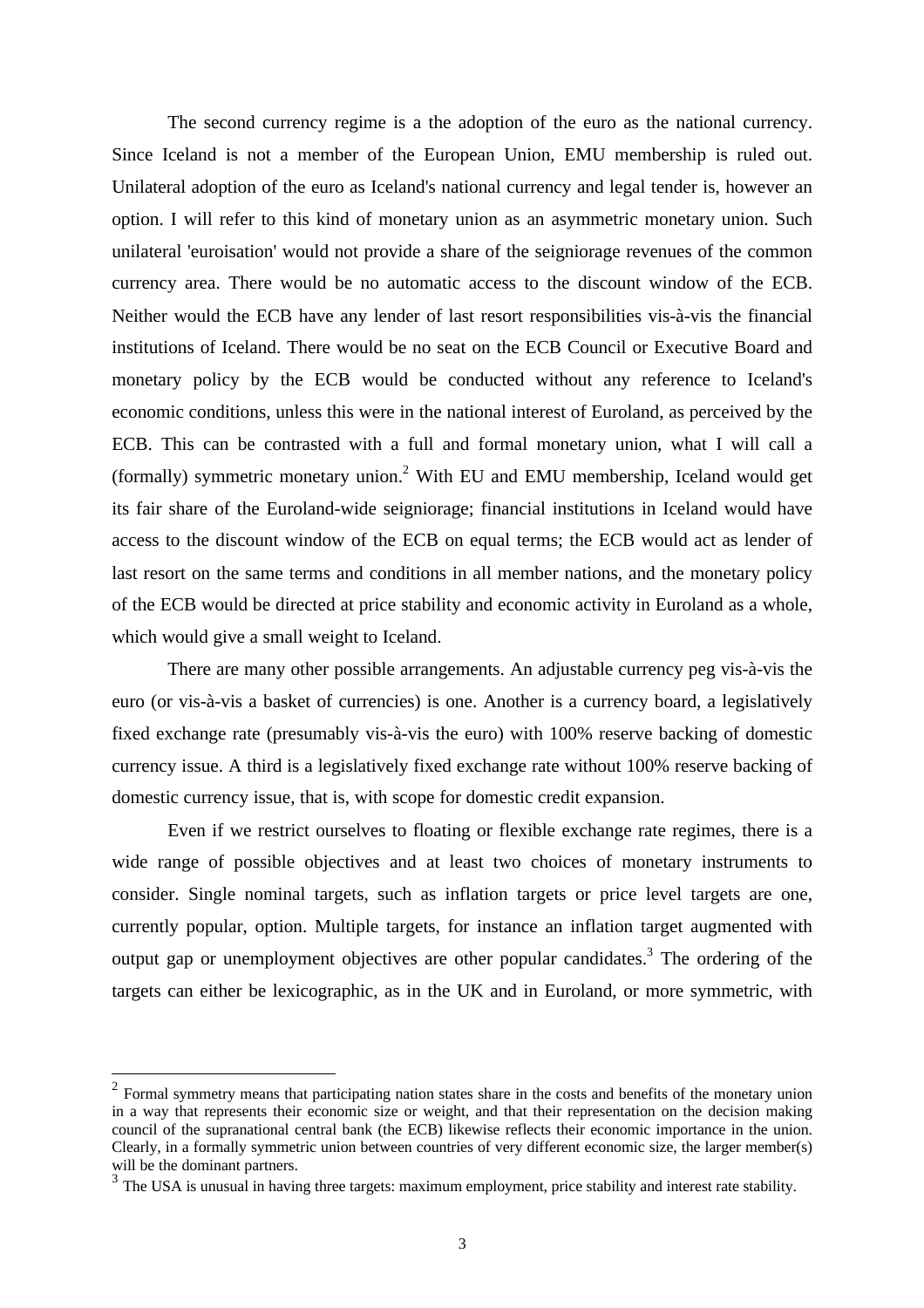non-zero weights attached to all objectives, as in the USA. The horizon over which the target or targets are to be pursued can differ, as can the operational definition of the inflation target.

In a floating exchange rate world, there are two options as regards the choice of the monetary instrument:<sup>4</sup> the monetary base and a short nominal interest rate. Changes in the monetary base can have as their counterpart on the asset side of the central bank balance sheet, either changes in external reserves or changes in domestic credit. In a world with unrestricted international capital mobility, the composition of the asset side of the central bank's balance sheet is irrelevant. Sterilised foreign exchange market intervention then has no effect on anything, nominal or real. In practice, no central bank I know of has ever practised monetary base control. The reason is that the velocity of circulation of the monetary base is far too noisy to make the monetary base a desirable instrument of monetary control. This leaves the cost of borrowing the monetary base, that is, the short risk-free nominal rate, as the universal monetary instrument of choice.

Iceland has unrestricted international mobility of financial capital. In a world with unrestricted financial capital mobility, and an imperfect capacity for commitment to the defence of the external value of the currency, an adjustable peg is an accident waiting to happen.<sup>5</sup> A legislatively fixed exchange rate (with or without the additional currency board feature) is either not fully credible, in which case it is simply another version of an adjustable peg, or it is fully credible, in which case it is an inferior substitute for full monetary union in every respect except as regards some of the symbolic trappings of national sovereignty (discussed in Section 3 below).

I approach the question about the pros and cons of Icelandic euroisation by asking why the currency regime matters. In Section 2 I review the technical economic arguments for and against a monetary union, starting with the microeconomic benefits of a common medium of exchange and the microeconomic costs of the change-over. Next is the question of seigniorage - the real resources appropriated by a national government through the issuance of non-interest-bearing bearer liabilities. The third issue is systemic financial stability and the role of the national central bank as the lender of last resort. The last economic issue is the costs and benefits of national monetary sovereignty and exchange rate flexibility from the point of view of macroeconomic stabilisation policy. This is the venerable subject of optimal currency areas. Section 3 considers the political and constitutional arguments for and against

<sup>&</sup>lt;sup>4</sup> I am restricting the discussion to market-based methods of monetary control. Credit rationing etc. are not considered.

<sup>&</sup>lt;sup>5</sup> See Buiter, Corsetti and Pesenti [ 1998].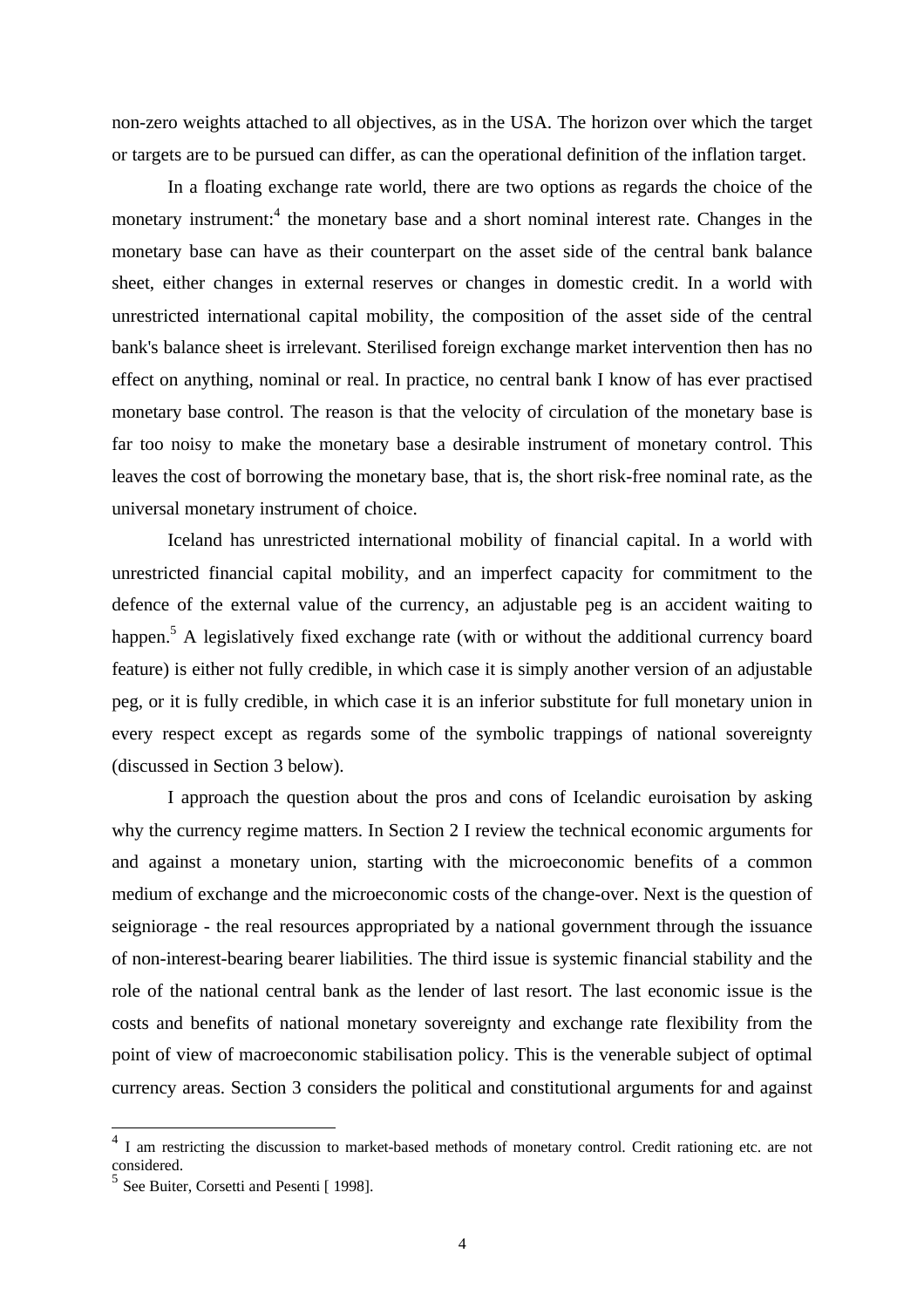monetary union: the substance and symbols of national sovereignty and the issue of accountability of the monetary policy makers to the electorate. Section 4 concludes.

## **2. Why Does the Currency Regime Matter? Economic Arguments**

## *2.1. The microeconomics of a common currency*

The transactions cost saving advantages of a common currency are familiar. A medium of exchange or transactions medium is subject to a network externality (Dowd and Greenaway [1993]). The usefulness to me of a medium of exchange is increasing in the number of other economic agents likely to accept it as a medium of exchange. By eliminating the need for the exchange of one currency for another, real resource costs are saved. From a microeconomic efficiency point of view, if one were to design the world from scratch, a single currency would be adopted.

If the status quo is a situation in which there are multiple national currencies, the permanent flow of transaction cost savings from having a common currency have to be balanced against the one-off, up-front switch over costs of moving to a common currency. Little can be said about the magnitude of the resource savings involved. Estimating them from the spreads in the foreign exchange markets will understate the true cost because it ignores the 'in-house' costs incurred by the non-bank parties in the foreign exchange transactions. It overestimates the true costs to the extent that there are monopoly profits or Xinefficiency in the foreign exchange markets.

In its report *One market, one money* (European Economy [1990]), the Commission of the European Communities estimated the permanent flow of exchange transaction costs savings at about 0.5 percent of GDP for the 15 member Community as a whole. Of course, this exercise involved the abolition of 14 national currencies and their replacement by a single currency. Icelandic euroisation would involve only the abolition of a single currency. The foreign exchange transaction costs savings should also be augmented by the transactions costs saved in transactions between instruments denominated in national currencies that would be redundant if a common currency were adopted. E.g. switching from Icelandic Treasury bills to euro-area Treasury bills would involve the sale of the Icelandic TBs, a purchase of euros and the purchase of the euro area TBs. There would be three transactions, and three sets of transaction costs. Foreign exchange market transaction costs are just one of the three. One half of one percent of GDP (if that is a indeed a reasonable estimate) may not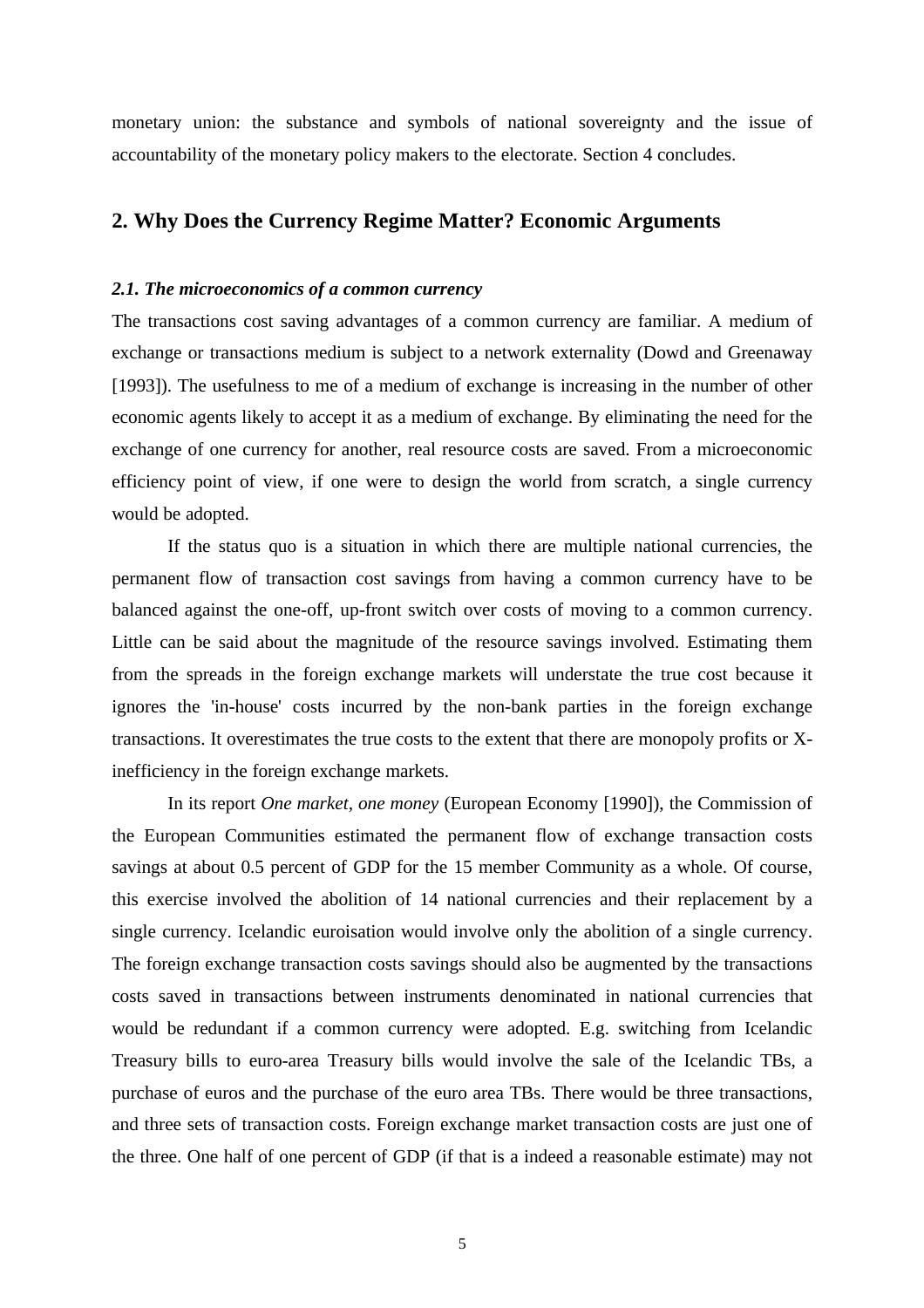sound like much, but it is twice the maximal estimate of the amount of seigniorage Iceland currently gets from note issuance (see Table 1 below).

The magnitude of the switching costs for Iceland are even harder to estimate. In the case of EMU, competing estimates differed by one and sometimes two orders of magnitude. The switching costs due to this form of bounded rationality do not just involve the administrative and hardware cost of re-denominating all contracts, changing vending machines etc. but also the psychological costs of having to compute prices with a new numeraire.

A final microeconomic benefit from a common currency is the greater price transparency it creates. Price discrimination and market segmentation are discouraged when buyers can more easily engage in comparison shopping. Again, this argument relies on bounded rationality, and the magnitude of these benefits is anyone's guess.

#### *2.2. Seigniorage*

There are several ways of measuring the resources appropriated by the state through the issuance of non-interest-bearing liabilities. If both components of the monetary base (currency and banks' balances with the central bank) are unremunerated a straightforward measure of state revenue from the activities of the central bank is simply the change in the monetary base. In Iceland reserves pay interest (although less than market rates), so the seigniorage measures used here can only be viewed as upper-limit estimates.

To get a sense of magnitude, it is helpful to express this as a fraction of nominal GDP. Letting  $M_t$  denote the nominal stock of base money at the end of period  $t$ ,  $P_t$  the price level and  $Y_t$  real GDP, I defined seigniorage,  $S_t$ , as follows

$$
(1) \qquad \boldsymbol{S}_{t} \equiv \frac{M_{t} - M_{t-1}}{P_{t} Y_{t}}
$$

An alternative measure considers the interest bill foregone by having non-interest-bearing rather than interest-bearing liabilities. I denote this  $w_t$ . Let  $i_t$  be the short risk-free nominal interest rate, then

$$
(2) \qquad \mathbf{W}_{t} \equiv i_{t} \frac{M_{t-1}}{P_{t} Y_{t}}
$$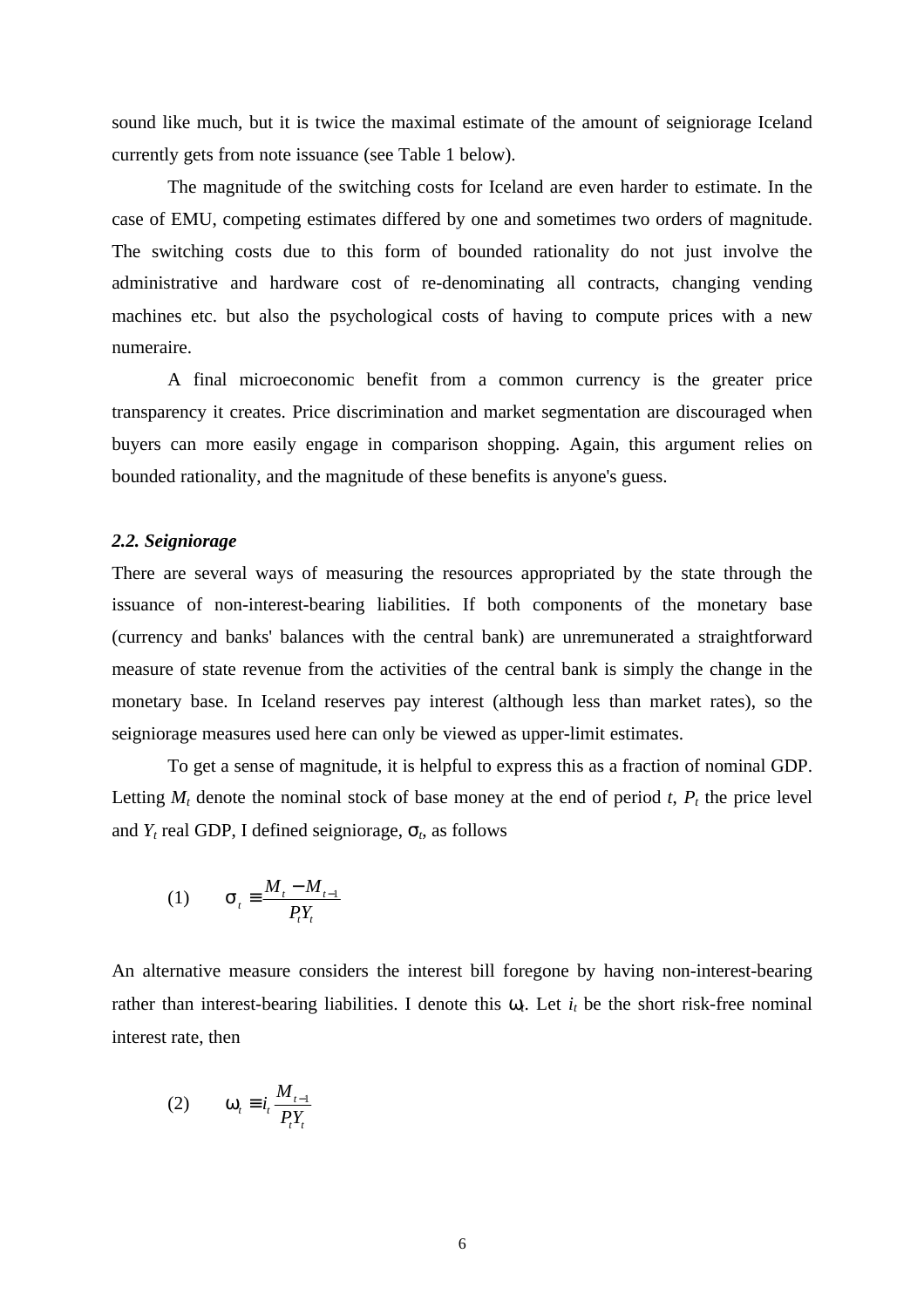A related measure of the monetary revenue of the state is the inflation tax, the reduction in the purchasing value of the outstanding stock of base money. I will refer to this as the anticipated inflation tax, denoted  $t_t$ . Let  $p_t$  be the rate of inflation,  $\delta$  then

$$
(3) \t tt \equiv pt \frac{M_{t-1}}{P_t Y_t}
$$

The three measures are related. Let  $m_t$  be the base money-GDP ratio<sup>7</sup> and  $g_t$  the growth rate of real GDP,<sup>8</sup> then

$$
(4) \qquad \boldsymbol{S}_{t} \equiv \boldsymbol{t}_{t} + \frac{g_{t}}{1 + g_{t}} m_{t-1} + \Delta m_{t}
$$

and

(5) 
$$
\sum_{j=0}^{\infty} \prod_{k=0}^{j} \frac{S_{t+j}}{1+r_{t+k}} = \sum_{j=0}^{\infty} \prod_{k=0}^{j} \frac{W_{t+j}}{1+r_{t+k}} - \frac{m_{t-1}}{1+r_{t}}
$$

Whatever the measure one uses, the revenues from the national printing presses are small beer for Iceland. Table 1 provides some illustrative seigniorage figures for Iceland. Seigniorage (the change in the stock of base money) has averaged 0.18% of GDP in the past 5 years. The interest bill foregone is slightly higher, averaging 0.28% of GDP over the past 5 years and the inflation tax is even lower, at 0.07% of GDP over the past 5 years. This reflects the low ratio of currency to GDP in Iceland, averaging 3.6% of annual GDP in the past 5 years.

|  |  |  |  |  | <b>TABLE 1. Seigniorage in Iceland</b> |  |  |  |
|--|--|--|--|--|----------------------------------------|--|--|--|
|--|--|--|--|--|----------------------------------------|--|--|--|

|         | Base Money-      | Seigniorage <sup>®</sup> | <i>s</i> Seigniorage | $\mathbf{w}^{\text{T}}$ Interest bill | Inflation tax |
|---------|------------------|--------------------------|----------------------|---------------------------------------|---------------|
| Year    | GDP ratio $(\%)$ | (ISK billion)            | % of GDP             | foregone (% of GDP)                   | % of GDP      |
| 1994    | 3.7              | 0.25                     | 0.06                 | 0.27                                  | 0.06          |
| 1995    | 3.4              | $-0.73$                  | $-0.16$              | 0.27                                  | 0.06          |
| 1996    | 3.9              | 3.64                     | 0.75                 | 0.31                                  | 0.09          |
| 1997    | 3.7              | 0.60                     | 0.11                 | 0.26                                  | 0.07          |
| 1998    | 3.5              | 0.89                     | 0.15                 | 0.27                                  | 0.06          |
| Average | 3.6              | 0.93                     | 0.18                 | 0.28                                  | 0.07          |

\* Change in stock of base money over the previous year.<sup>\*\*</sup> Interest rate is 1 year TB rate.<sup>\*\*\*</sup> Inflation rate is CPI inflation rate.

 $^{6}P_{t}/P_{t-1} = (1 + \mathbf{p}_{t}).$ 

 $T_{m_t} = M_t/P_tY_t$ 

 $8 Y_t/Y_{t-1} = (1 + g_t).$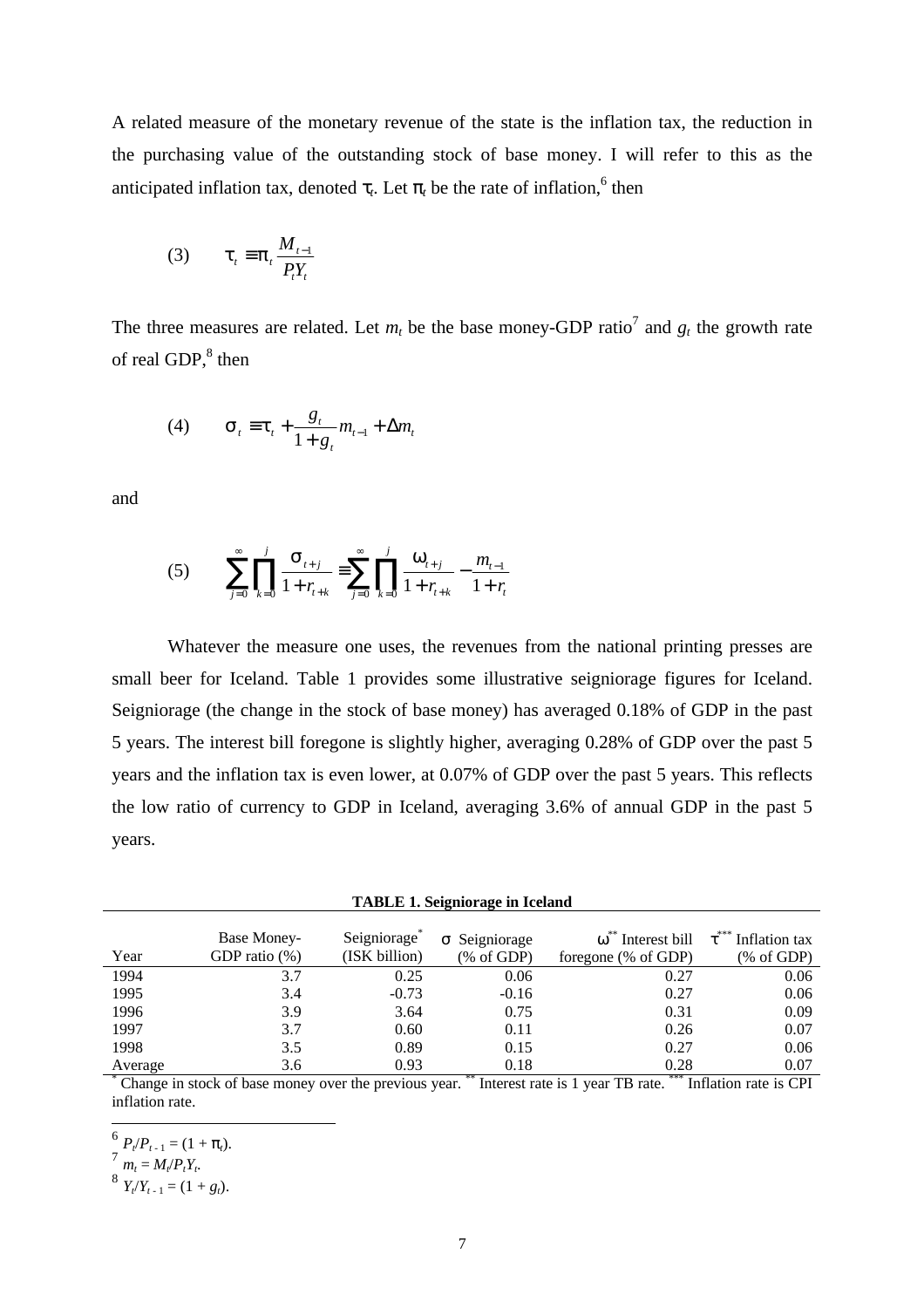Neo-classical optimal public finance arguments suggest that, if the fiscal authorities do not have non-distortionary taxes at their disposal, the distortionary inflation tax will be used, together with all other distortionary taxes, in such a way as to minimise the inevitable distortions and efficiency losses, now and in the future, associated with the financing of any given public spending programme. If nations differ in the effectiveness of their tax administration, different national inflation rates may be optimal. Even in the rarefied world of these neo-classical public finance models, this argument is by no means robust. Money is an asset, as well as a medium of exchange, and there is a considerable literature suggesting that, at least in steady state, assets should not be taxed. Money can also be thought of as an intermediate input in the process transforming primary inputs into goods and services available for household consumption. There is another body of literature suggesting that taxing intermediate inputs is undesirable.

Whatever the merits of this literature, the data make it clear that modern industrial states with well-developed financial systems do not make use of the inflation tax to any significant extent.

I conclude that loss of national discretion over seigniorage is not an economic obstacle to monetary union in Iceland, even if this were to take the form of unilateral euroisation. There would be no seigniorage loss at all if Iceland were to join EMU as a member of the EU, which would ensure that Iceland would obtain a reasonable share of Euroland seigniorage revenues.

The loss of national control over the national inflation rate could be more costly from the point of view of the broadly defined inflation tax, which consists not only of the reduction in the purchasing power of the national base money stock (the anticipated inflation tax) but includes the reduction in the market value of all nominally denominated government debt, including its interest-bearing liabilities (the unanticipated inflation tax). One can visualise dire circumstances when the ability to impose a capital levy on the holders of nominal public debt (especially longer-maturity debt) through an unexpected increase in the inflation rate might be a valuable policy instrument. However, given the widespread use of indexed government debt in Iceland this argument has less force.

#### *2.3. Financial stability: the lender of last resort*

The state has a unique responsibility for dealing with systemic financial instability. The reason is that the state has deeper pockets than any private domestic agent. The state has the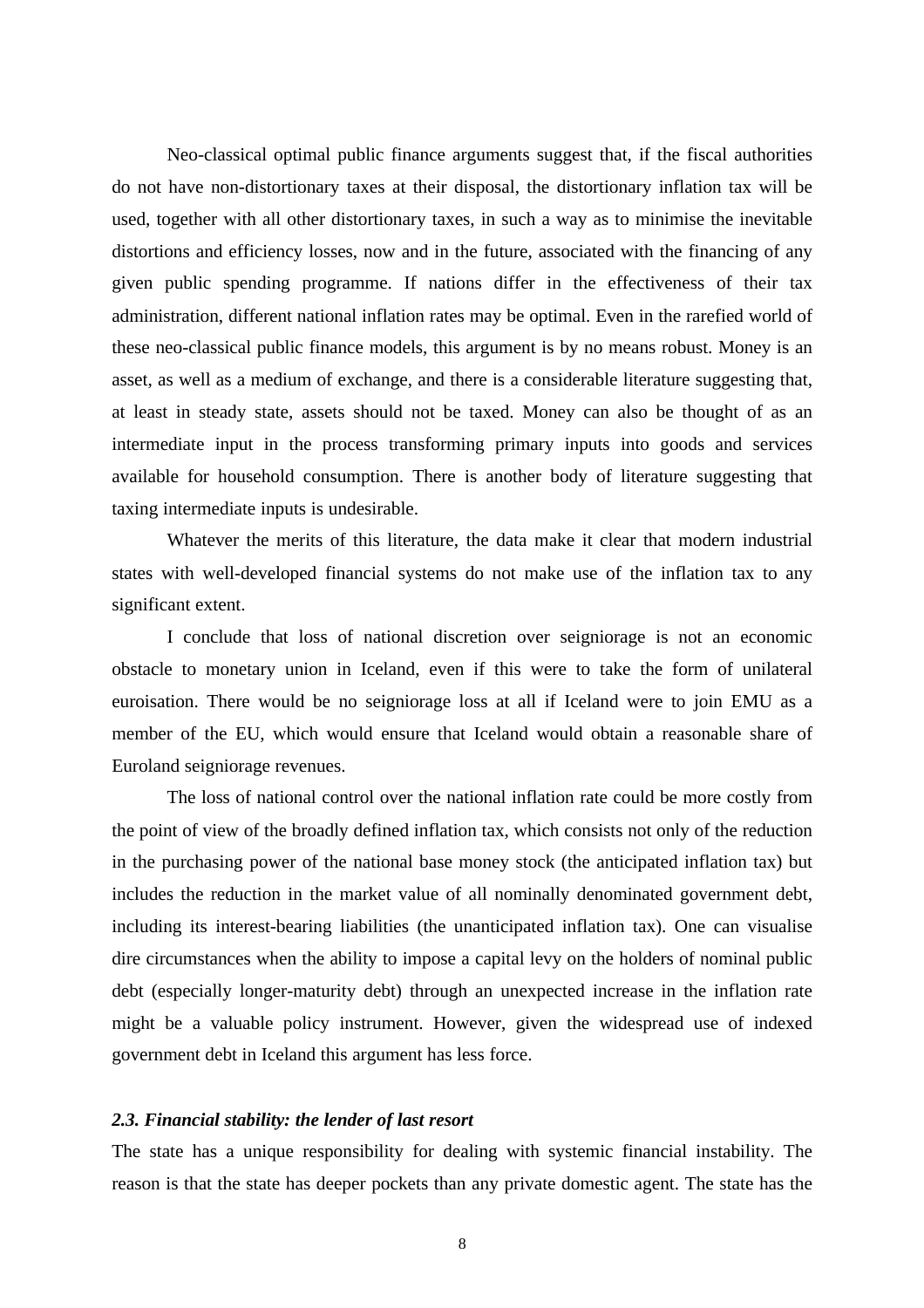monopoly of the legitimate use of coercion and force. This is expressed through its power to tax, to declare certain of its liabilities to be legal tender, and to regulate. The central bank is the state agency with the short-term deep pockets, derived from its ability to issue legal tender. If a financial crisis is not a short-lived phenomenon (a liquidity or rollover crisis), but becomes a tong-term solvency crisis for a substantial part of the financial sector, the shortterm deep pockets of the central bank must be supplemented with the long-term deep pockets of the ministry of finance. A central bank that attempts to recapitalise a sizeable chunk of a bankrupt private financial sector's balance sheet would undermine its own solvency. Since the central bank does not itself have the power to tax, central bank solvency could be safeguarded only be continued monetary issuance, which would be inflationary. Non-inflationary recapitalisation of a bankrupt financial system requires the resources of the state agency with the long-term deep pockets: the ministry of finance with its power to tax.

To a minor extent, the lender of last resort function can be 'privatised', through deposit insurance, the arranging of contingent credit lines etc. For truly systemic financial crises this is inadequate.

If Iceland were to unilaterally adopt another country's currency (the euro, say) as its national currency, there is no guarantee whatsoever that the central bank of the country whose currency it has adopted will be willing to act as a lender of last resort for its financial institutions. Unilateral euroisation of this kind therefore carries a very high price tag. The discount window is closed forever and there is no lender of last resort.

#### *2.4. Macroeconomic stabilisation: the theory of optimal currency areas revisited*

My first maintained hypothesis in what follows is that the current Icelandic monetary arrangement (a price stability target and an effective exchange rate stability intermediate target) is capable of delivering, on average and in a sustained manner, an acceptably stable rate of inflation compatible with most reasonable definitions of price stability. The record of the last 10 years or so supports this assumption, as seen in Table 2, which also suggests that this price stability has not been purchased at the cost of sustained lower growth or higher unemployment.<sup>9</sup>

<sup>9</sup> Targeting very low inflation does increase the risk that the economy will end up in a liquidity trap. For a discussion of this issue see Buiter and Panigirtzoglou [1999].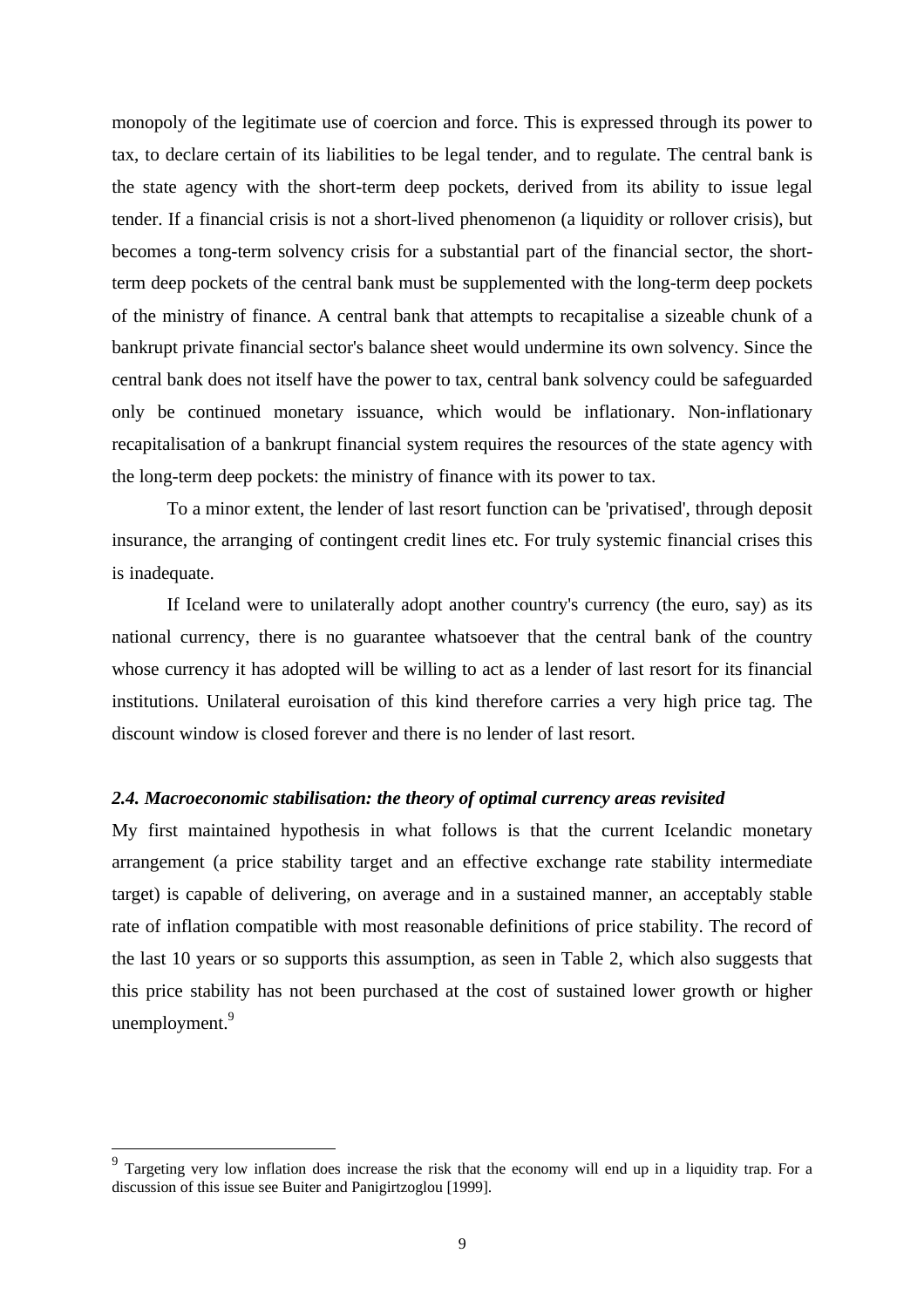|                                               | 1991  | '992   | 1993   | 1994         | 1995      | 1996 | 1997 | 1998 |
|-----------------------------------------------|-------|--------|--------|--------------|-----------|------|------|------|
| CPI inflation $(\%)$                          | 6.8   |        | 4.1    | ر. ر         | <b>1.</b> | 2.3  | 1.ð  |      |
| Real GNI growth (%)                           | ے . د | $-4.2$ | $-0.9$ | <u>، ، ،</u> | 1.9       | 4.8  | 6.2  | 6.9  |
| Unemployment $(\%)$                           | ن د   |        | 4.4    | 4.8          |           | 4.3  | 3.9  | 2.8  |
| $\sim$ $\sim$<br>$-$<br>$\sim$<br>____<br>$-$ |       |        |        |              |           |      |      |      |

**TABLE 2. Inflation, Growth and Unemployment in Iceland, 1991-1998**

Source: Central Bank of Iceland and OECD.

Granted then that both the current regime and monetary union with the euro zone can deliver price stability, the macroeconomic stability issue can be narrowed down to the question as to which regime is more likely to stabilise the real economy, that is, which regime is more likely to avoid or minimise deviations of unemployment from the natural rate or departures of actual from capacity output.

My second maintained hypothesis is that the choice of exchange rate regime will have no significant impact on the path of capacity output or on the natural rate of unemployment. I therefore rule out a long-run non-vertical Phillips curve and hysteresis in the natural rate of unemployment. Temporary real shocks only have temporary real effects. Nominal shocks, whether temporary or permanent, are temporary real shocks in my world view. I recognise that monetary shocks, to the extent that they affect investment decisions of any kind (or through such features as overlapping, staggered nominal contracts), can have real effects that may last longer than the nominal rigidities that are responsible for nominal shocks having any real effects at all. I do however, maintain the assumption that money is neutral in the long run. For practical purposes, we can take the long run to be two years.

How useful a stabilisation instrument is monetary policy, working through domestic short nominal interest rates and a floating nominal exchange rate? What does a nation give up, in terms of the ability to pursue macroeconomic stabilisation policy by surrendering monetary sovereignty and joining a monetary union and how can it compensate for the loss of the monetary instrument? These are the central questions that produced the theory of optimal currency areas.

The theory of optimal currency areas (Mundell [1961], McKinnon [1963], Ingram [1969], Kenen [1969], Masson and Taylor [1992]) is one of the low points of post-World War II monetary economics. Its key failure is a chronic confusion between transitory nominal rigidities and permanent real rigidities. The result is a greatly overblown account of the power of monetary policy to affect real economic performance, for good or for bad.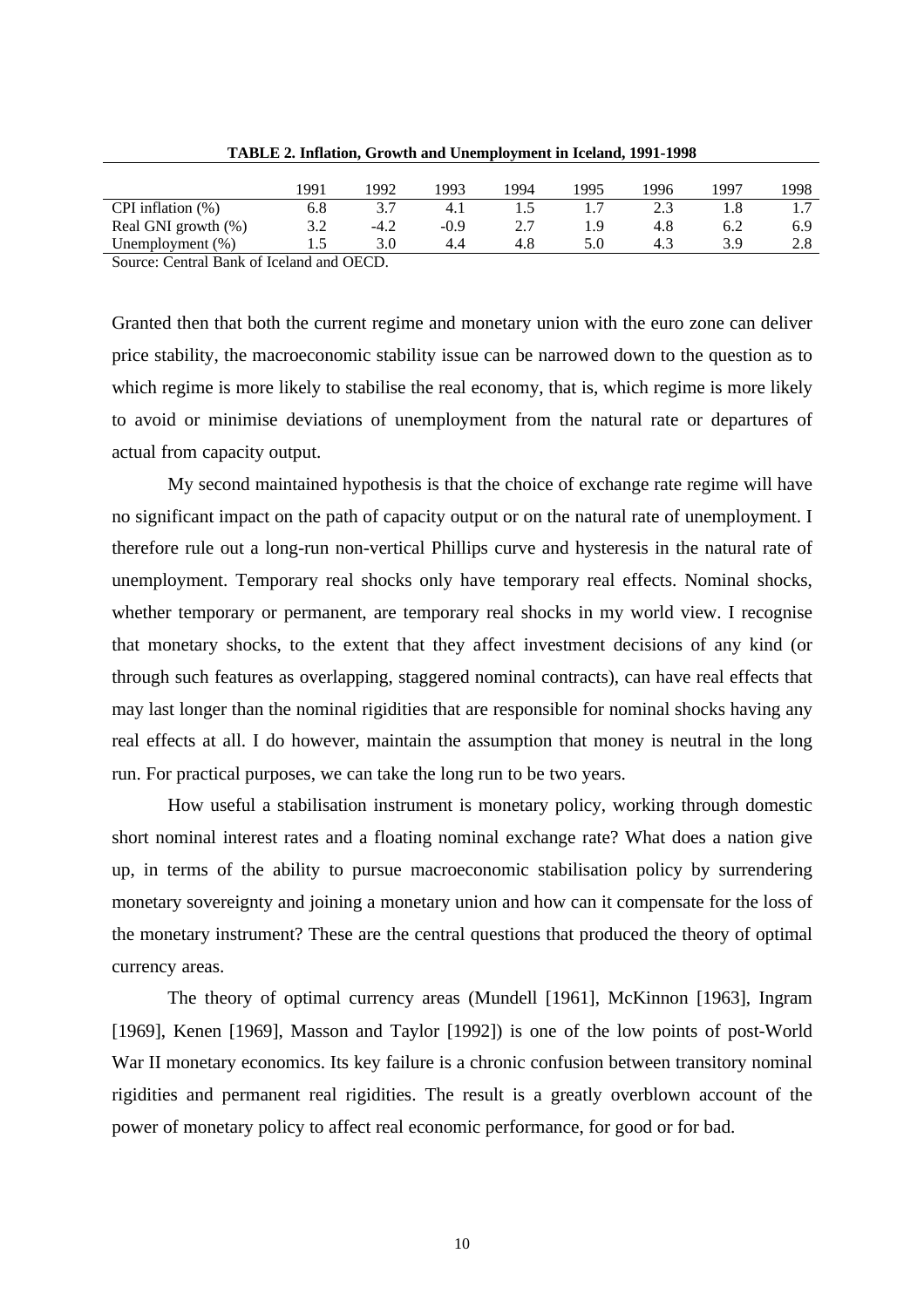The optimal currency area literature asks which of a set of national (or regional) economies each of which has its own national (regional) currency, would benefit from having irrevocably fixed exchange rates with one or more of the other currencies. The following characteristics of either the individual national economies or the multi-country system as a whole, have been argued to favour retention of the national currency, and the associated scope for nominal exchange rate flexibility.

- (1) A high degree of nominal rigidity in domestic prices and/or costs.
- (2) A high degree of openness to trade in real goods and services.
- (3) A high incidence of asymmetric (nation-specific) shocks rather than symmetric or common shocks and/or dissimilarities in national economic structures or transmission mechanisms that causes even symmetric shocks to have asymmetric consequences.
- (4) A less diversified structure of production and demand.
- (5) A low degree of real factor mobility (especially labour mobility) across national boundaries.
- (6) Absence of significant international (and supra-national) fiscal tax-transfer mechanisms.

#### *2.4.1. How important are nominal cost and price rigidities in Iceland?*

If there are no significant nominal cost and price rigidities, the exchange rate regime is a matter of supreme macroeconomic insignificance, Only the microeconomic transactions and switch over costs matter. A country can be mired in real rigidities, and its real economic performance will be miserable. Unless these real rigidities can be addressed effectively through nominal exchange rate variations, its performance will be equally miserable with a common currency, an independent national currency and a floating exchange rate, or with a system of universal bilateral barter.

The severity and persistence of nominal rigidities therefore becomes a key empirical and policy issue. Unfortunately, the available empirical evidence is extremely opaque and very hard to interpret. Information on the duration of nominal wage and price contracts and on the extent to which they are synchronised or staggered is subject to an obvious application of the Lucas critique. These contracting practices are not facts of nature, but the outcomes of purposeful choices. Changes in the economic environment conditioning these choices will change the practices.

Testing price and wage data for persistence is equally unlikely to be enlightening. The pattern of serial correlation in the data reflects both 'true' structural lags, invariant under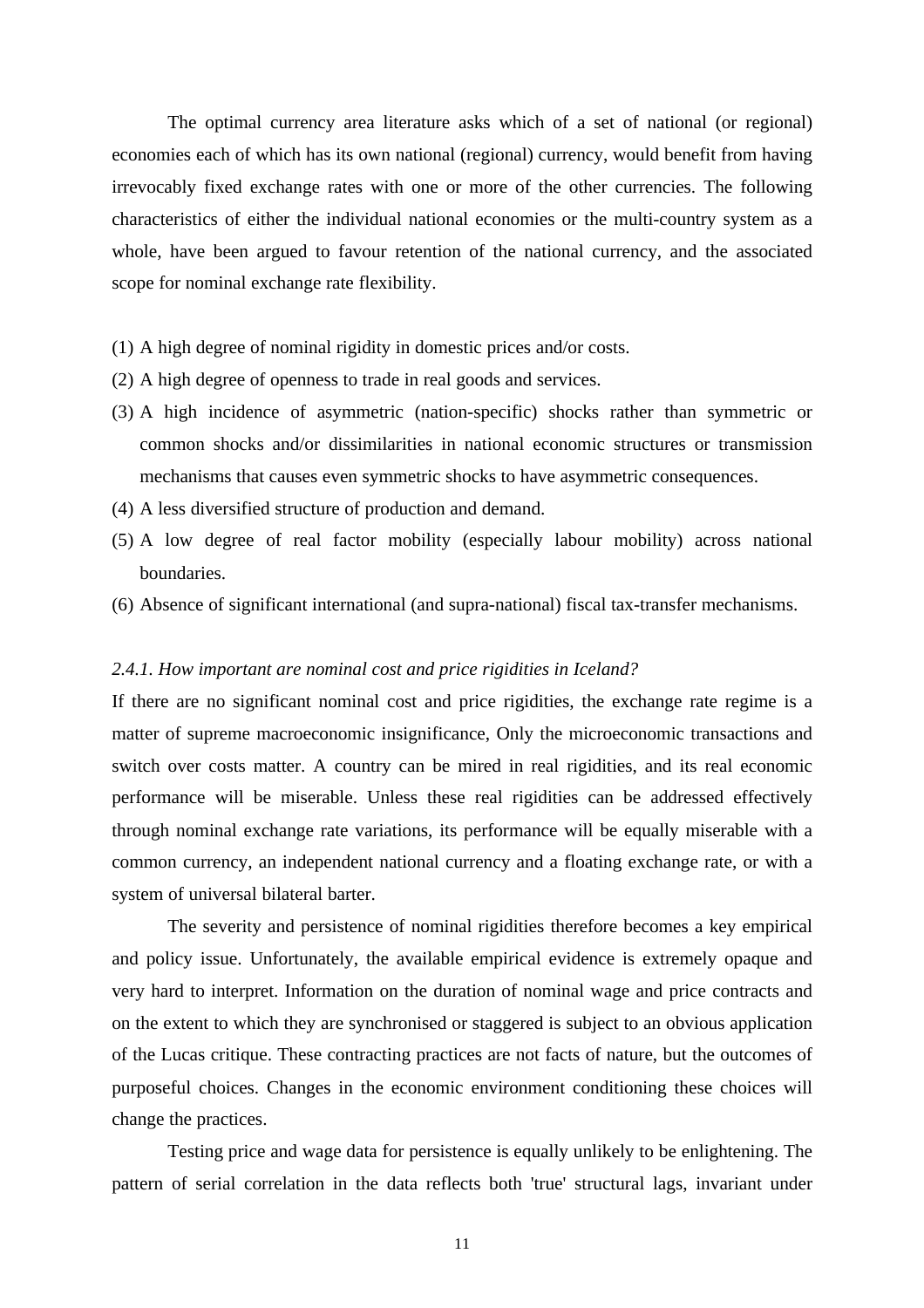changes in the economic environment, and expectational dynamics that will not be invariant when the rules of the game are changed. There is no deep theory of nominal rigidities worth the name. Menu cost theory assumes that there are real costs associated with changing the prices of goods and services in terms of some numeraire. It does not explain why the numeraire should be money (the means of payment and medium of exchange) or what the consequences would be of a change in the numeraire. Economics has a hard enough time motivating the use of a transactions medium. It has nothing to say about why the numeraire matters. A theory of the numeraire would swiftly land us in the domain of bounded rationality, an area where conventional economists are loath to tread.

This leaves the economics profession in an uncomfortable position. We believe the numeraire matters, although we cannot explain why (using conventional economic tools). We believe that nominal wage and price rigidities are common and that they matter for real economic performance, but we do not know how to measure these rigidities, nor how stable they are likely to be under the kind of policy regime changes that are under discussion.

#### *2.4.2. Is Iceland too small and/or too open to benefit from exchange rate flexibility?*

A common theme in most optimal currency area approaches is that an economy that is more open to trade in goods and services will lose less when it gives up its national currency. It should be obvious that this proposition cannot be correct as stated. An economy that is completely closed to trade in goods and services neither gains nor loses from a macroeconomic stabilisation point of view when it adopts a common currency. If there is a relationship between degree of openness and the cost of giving up exchange rate flexibility, the relationship cannot be monotone.

A small open economy cannot use variations in its nominal exchange rate to affect its international terms of trade. If all final goods and services as well as all intermediate goods and services and raw materials are traded internationally, and if the country is small (a pricetaker in the global markets), changes in the nominal exchange rate also will not affect the relative price of traded and non-traded goods (the 'real exchange rate'). However, labour services are unlikely to be internationally traded on a scale sufficient to have the domestic price of labour determined as the product of the exogenous world price of labour and the nominal exchange rate. With labour non-traded, nominal wage rigidities are sufficient to give the nominal exchange rate a (temporary) handle on the real economy, through its ability to influence relative labour costs and profitability.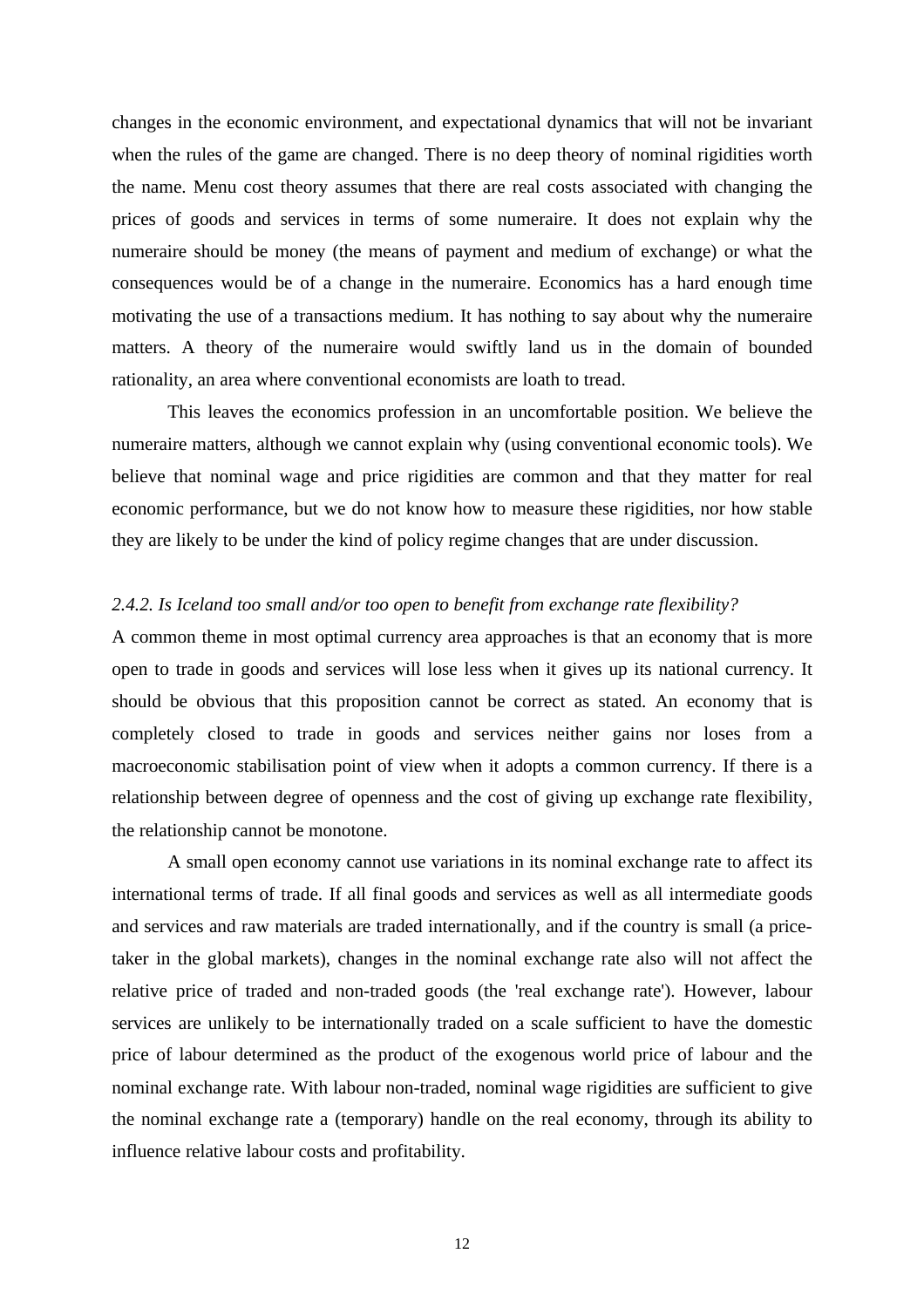Iceland is a very small economy, but not an unusually open one, as measured by imports and exports to GDP ratios. Exports were 34.6% of GDP in 1998 and imports 38.5%. This is slightly higher than the corresponding figures for the UK but significantly lower that such countries as the Netherlands, Belgium and Denmark. Iceland probably has no power to affect its external terms of trade. Its relative price of traded to non-trade goods certainly can be influenced by policy and the presence of immobile labour and nominal wage rigidity means that policy can also influence relative unit labour costs. Potentially therefore, the nominal exchange rate is a stabilisation instrument.

# *2.4.3. Is Iceland subject to asymmetric shocks that make monetary union with Euroland especially costly?*

The 'one-size fits all' monetary policy corset inflicted on all members of a monetary union is most costly to a member state if it is subject to especially severe asymmetric shocks or if its structure is such as to cause even symmetric or common shocks to have seriously asymmetric impacts on output and employment. The proposition that a monetary union is more attractive when the structure of production and demand is well-diversified should be seen as a statement about the conditions under which asymmetric shocks are less likely.

It is true that giving up nominal exchange rate flexibility would deprive Iceland of a mechanism for responding to asymmetric shocks. While nominal exchange rate flexibility does not reduce the long-term pain of changing relative costs or prices, it can, if used properly, reduce the transitional costs of achieving the real adjustment that is required. How serious this loss is depends on how well, in practice, this mechanism has been used.

A frequently heard argument is that Iceland is likely to be subject to asymmetric supply shocks. This is because it has a large primary sector (fishing) that is subject to 'technological' shocks such as random variations in fish stocks, and to global price shocks to the price of fish. This is clearly a relevant consideration. Two point should be noted however. First, the fisheries sector, while clearly important, is not that large a share of total economic activity. The occupational distribution figures for 1996 indicated that 5.1% of the working population was engaged in *Fisheries* and another 6.0% in *Fisheries processing*. The two sectors together produced 14.4% of GDP in 1997, provided 71% of merchandise exports and 49% of total exports. About 40% of Iceland's international trade was with Euroland in 1997. The supply shocks argument presumably applies with reference to Fisheries only, not with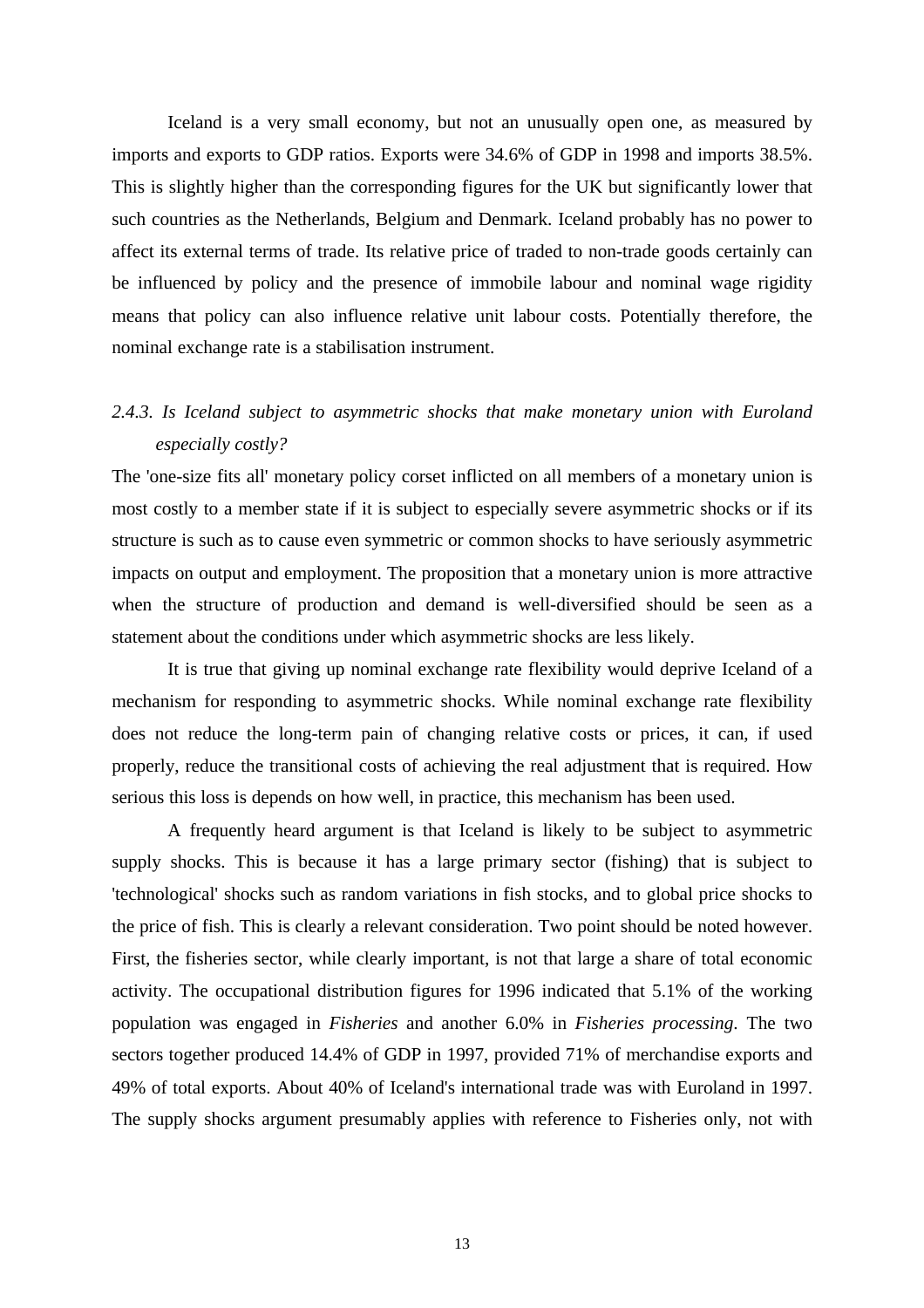reference to Fisheries processing, which is just a form of manufacturing.<sup>10</sup> Second, it should be noted, that a flexible exchange rate can be a source of domestic price shocks (for given world fish prices) as well as a means of responding to changes in the world price of fish.

There are two further considerations that qualify the practical importance of the asymmetric shocks argument in favour of retaining nominal exchange rate flexibility. Nominal exchange rate changes are the appropriate response only to asymmetric shocks to the markets for goods and services, that is, to IS shocks and aggregate supply shocks. In response to asymmetric monetary shocks (LM shocks), a constant nominal interest rate is appropriate. In a world with perfect international financial capital mobility, a constant nominal interest rate translates into a constant expected rate of exchange rate depreciation. A fixed exchange rate is one way of delivering this optimal response to LM shocks.<sup>11</sup>

Second, it is important not to be excessively impressed with the efficiency of financial markets in general, and with the efficiency of the foreign exchange market in particular. Most of the time, the foreign exchange market is technically efficient, in the sense that large transactions can be made almost instantaneously, at very low transactions costs and with a minimal impact on the exchange rate.<sup>12</sup> Even if the foreign exchange market is technically efficient (in the weak, semi-strong or even the strong sense) and no risk-adjusted pure profits can be made, the price established in this technically efficient market may not convey the right social scarcity valuation. Rational speculative bubbles can cause an asset price like the exchange rate to differ from its fundamental valuation. Departures from technical efficiency also are common. Herding instinct, bandwagon effects and other irrational behaviour, noise traders, panic traders and traders caught in a liquidity squeeze in other financial market make for excessive volatility and sometimes quite persistent misalignments in the foreign exchange markets.

The foreign exchange market and the exchange rate can therefore be a source of extraneous shocks as well as a mechanism for adjusting to fundamental shocks. One cannot have the one without the other. The potential advantages of nominal exchange rate flexibility as an effective adjustment mechanism are bundled with the undoubted disadvantages of excessive noise and unwarranted movements in the exchange rate, inflicting unnecessary real

<sup>&</sup>lt;sup>10</sup> By the same token, one would calibrate the impact of an oil price shock by the size of the oil extracting and oil exploration sectors, not including the oil refining and processing sectors.

<sup>&</sup>lt;sup>11</sup> This is a straightforward extension of Poole [1970] to an open economy setting with integrated global financial markets (see Buiter [1997]).

 $12$  Like other financial markets, the foreign exchange markets denote at times beset by "disorderly market" conditions", in which spreads widen to the point that transactions dry up and the market ceases to be efficient, even in the narrow technical sense.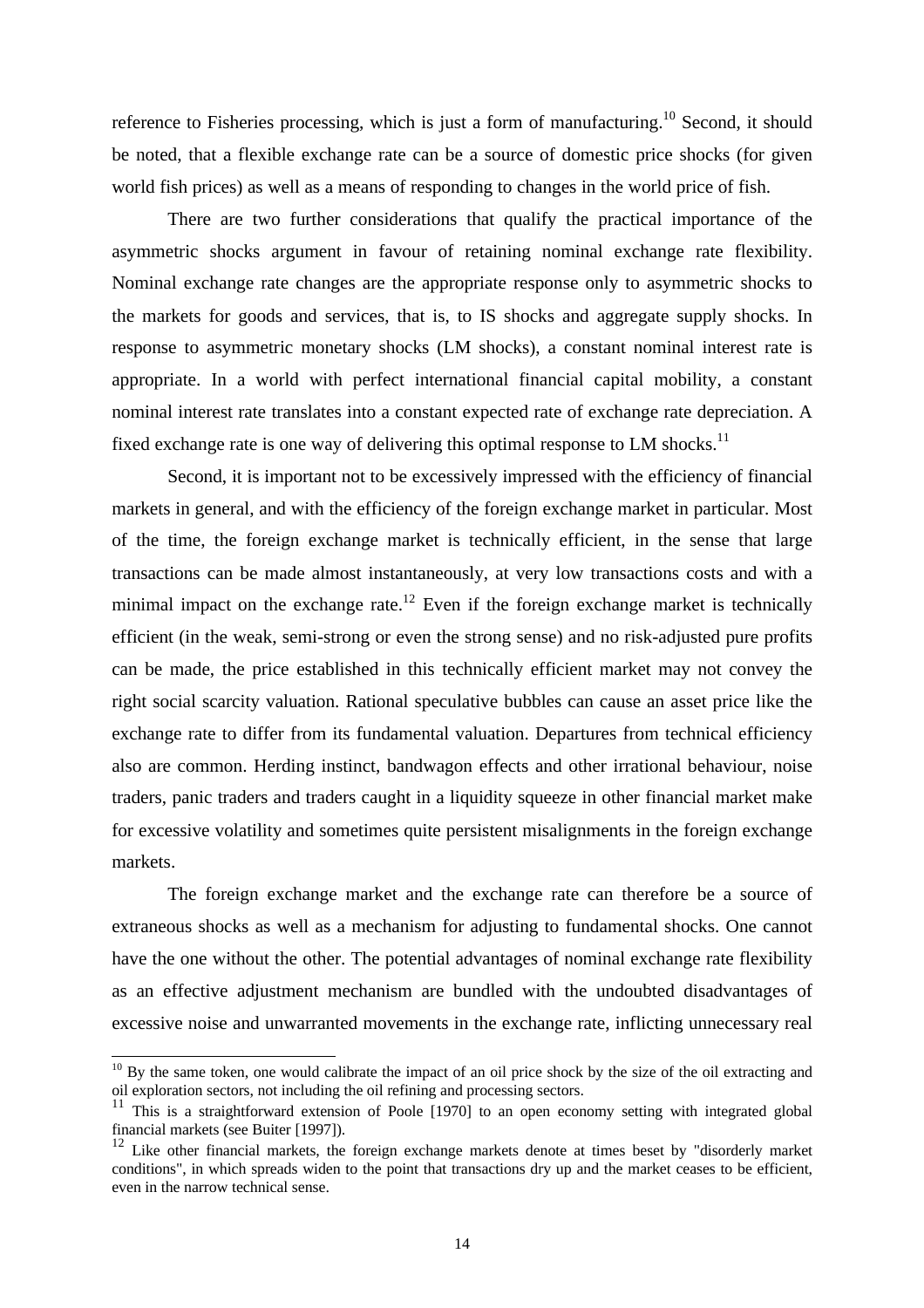adjustments on the rest of the economy. It is by no means clear that the advantages of nominal exchange rate flexibility when faced with fundamental asymmetric shocks dominate its disadvantages as a source of extraneous asymmetric shocks.

#### *2.4.4. Is limited real resource mobility an obstacle to euroisation?*

It is clear that a high degree of real factor mobility can be an effective substitute for nominal exchange rate adjustments in the face of asymmetric shocks. Indeed, factor mobility permits long-term, even permanent real adjustments to asymmetric real shocks, something nominal exchange flexibility cannot deliver.

The real factors whose mobility matters are labour and real capital. Real capital mobility is limited, even when financial capital mobility is perfect. Once real capital (plant, machinery and other equipment, infrastructure etc.) is installed, it becomes hard to shift geographically. There are some examples of 'flying capital', such as Jumbo jets and of mobile real capital (such as fishing vessels), and there have been examples of whole factories being shipped over great distances by rail, but as a first approximation, real capital cannot be relocated. New gross investment can of course be redirected across national boundaries, and financial capital mobility can facilitate this process, by permitting the decoupling of national saving and gross domestic capital formation. This is not a process that is likely to be very significant at cyclical frequencies, however, Moving the real capital stock between Iceland and Euroland through variations in gross investment flows is therefore unlikely to be an effective substitute for the short-term stabilisation potential of nominal exchange rate movements.

A similar point can be made about international labour mobility. With Iceland being a member of the European Economic Area (EEA) agreement between the EU, on the one hand, and Iceland, Norway and Liechtenstein, on the other, the legal ability of labour to move between Iceland and the EU are about the same as between any two member states of the EU.

However, since migration is costly (within as well as between nations) it is unlikely that labour mobility could mimic the impact of variations in the nominal exchange rate. Workers are only likely to move if the fixed, up-front cost of moving is compensated for by a long period of higher earnings in the country of destination. Permanent (or at least persistent) real shocks will trigger labour mobility. Nominal exchange rate flexibility only affects the real economy for a short transition period. To mimic the effect of nominal exchange rate flexibility, net cross-border migration flows would have to be reversible and significant at cyclical frequencies. It is hard to see that happening.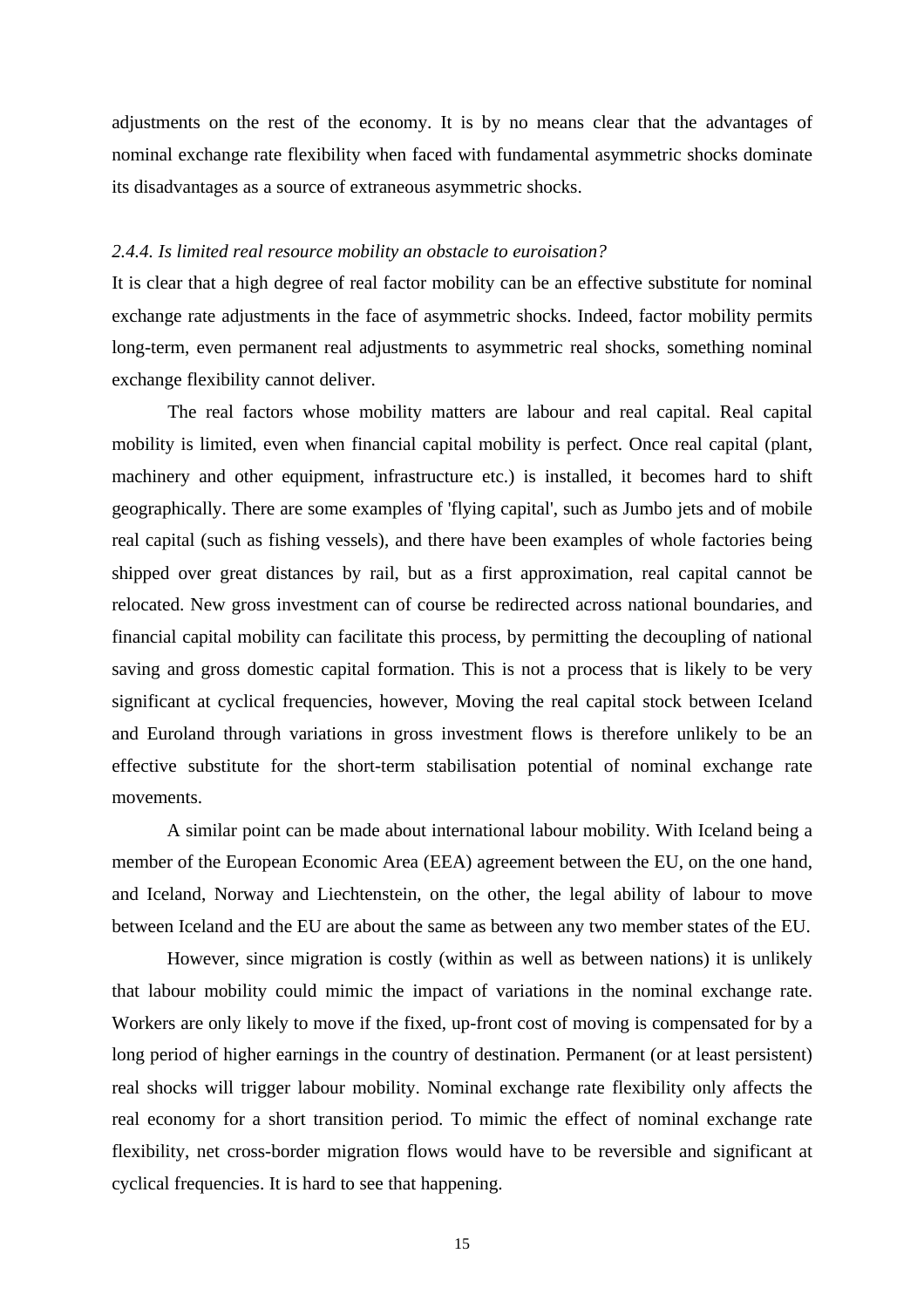I conclude that cross-border mobility of real capital and of labour between Iceland and Euroland is unlikely to be an effective substitute for nominal exchange rate flexibility. However, I doubt that even within existing currency unions (like the USA or Euroland), net interregional migration flows are quantitatively important at cyclical frequencies. This means one of two things. Either, these existing currency unions are not optimal currency areas or an optimal currency area does not require a high degree of labour mobility at cyclical frequencies.

# *2.4.5. Is a strong supranational federal fiscal authority necessary to compensate for the loss of the exchange rate instrument?*

The brief answer is 'no'. Fiscal stabilisation policy works if and to the extent that postponing taxes, and borrowing to finance the resulting revenue shortfall, boosts aggregate demand. This will be the case either if there is myopia among consumers, who fail to realise that the present value of current and future taxes need not be affected by the timing of taxes, or if postponing taxes redistributes resources between households with different propensities to consume. In overlapping generations models without an operative intergenerational gift motive, postponing taxes redistributes resources from the young to the old and from generations yet to be born to generations already alive. This will boost aggregate consumption in the short run. Intracohort heterogeneity (say through the coexistence of lifecycle consumers and current disposable income constrained consumers) can reinforce these effects.

Unless the supranational Federal Fiscal Authority in a currency union has access to the financial markets on terms that are superior to those enjoyed by the national fiscal authorities, there is nothing the Federal authorities can achieve by way of fiscal stabilisation that cannot be achieved equally well by national or even lower-tier fiscal authorities. National government financial deficits and surpluses, probably mirrored to some extent in national current account imbalances, are a perfect substitute for supranational fiscal stabilisation.

There have been a number of recent studies trying to determine the redistributive and insurance properties of Federal tax-transfer systems. A study by Bayoumi and Masson [1993], building on earlier work by Sala-i-Martin and Sachs [1992], analyses regional flows of federal taxes and transfers within the US and Canada. They try to distinguish between long-term fiscal flows (the redistributive element) and short-term responses to regional business cycles, which they identify with the stabilisation element. They find that in the US, long-run flows amount to 22 cents in the dollar while the stabilisation element is 31 cents in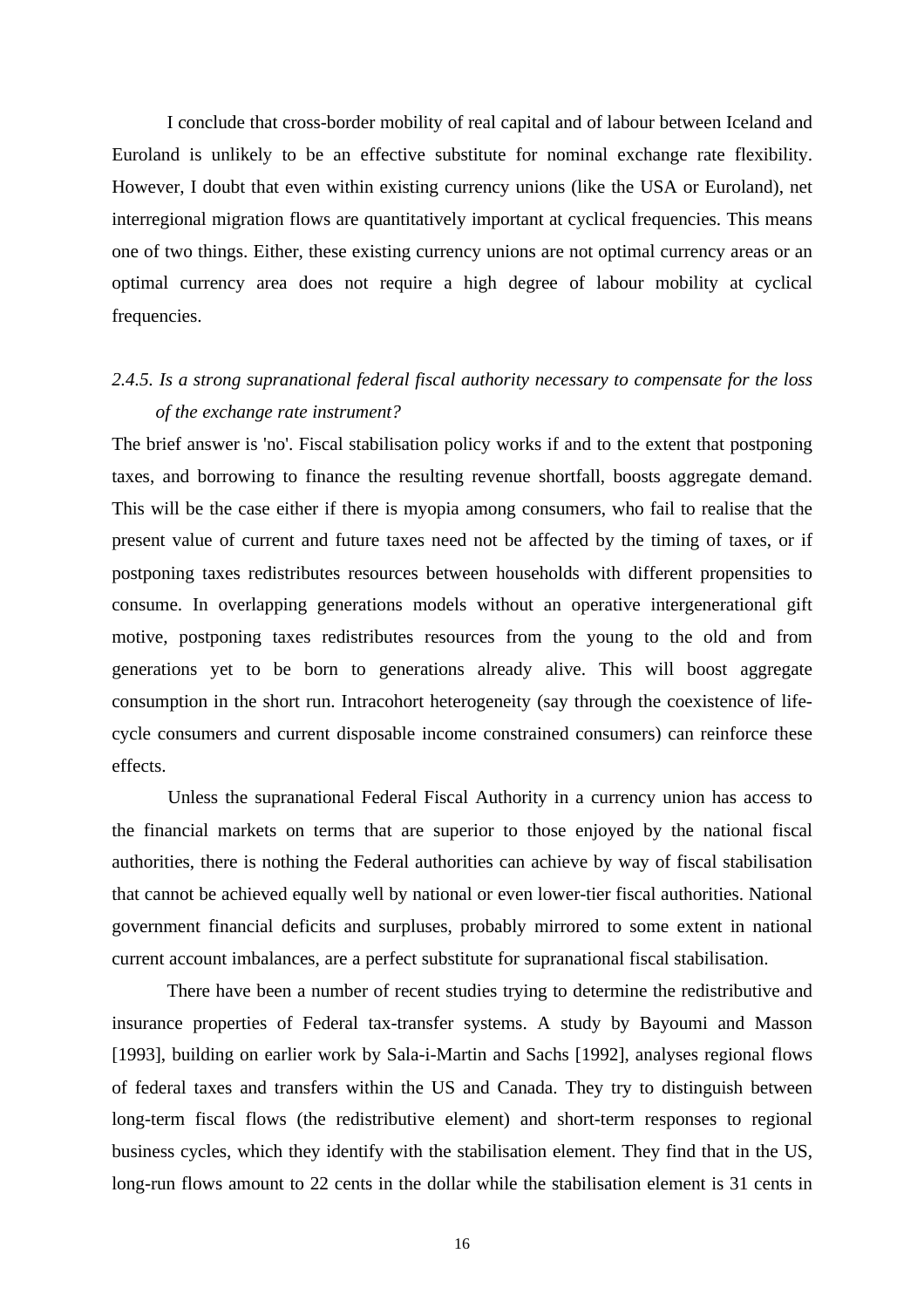the dollar. For Canada, the corresponding figures are 39 cents and 17 cents respectively. While interesting, these studies tell us nothing of relevance to the issue of whether fiscal policy in a North American Monetary Union could compensate for the loss of the exchange rate instrument. The long-term redistribution properties of the budget are irrelevant, because the nominal exchange rate is not an instrument for long-term redistribution. The stabilisation properties of the fiscal system do matter, but the necessary stabilisation can be provided at the supranational, national or subnational level. The fact that the EU has only a tiny budget and that Iceland, as a non-member, would have no access to it in any case, is therefore not a relevant consideration in determining the pros and cons of euroisation.

It is true that, to the extent that monetary union is part of a wider process of political integration, the political pressures may grow for long-term redistribution among the nations that constitute the monetary union. What the redistribution figures in the studies of Bayoumi and Masson and of Sala-i-Martin an Sachs tell us, is the degree to which the United States and Canada are societies, rather than just economies, and the extent to which notions of national solidarity are translated into redistributive measures through the tax-transfer mechanism.

I conclude that Iceland's exclusion from the Euroland tax-transfer mechanism (such as it is) is not a technical, economic obstacle to euroisation.

### **3. Political and Constitutional Aspects of Monetary Union**

Monetary union is not just a technical economic, financial or monetary issue. It represents a very significant constitutional and political change. Monetary union raises two distinct but related political and constitutional issues: first the legitimacy of the surrender of national sovereignty involved in euroisation, and second the accountability of the monetary policy makers to the electorate or its elected representatives.

#### *3.1. National sovereignty*

Monetary union represents a surrender of national sovereignty to a supranational entity, This is true even for the full, formally symmetric monetary union. A central bank is a key agent of the state. The ability to issue legal tender is an expression of the power of the state to coerce, to prescribe and proscribe behaviour. The common use of the term 'seigniorage' to refer to the revenues accruing to the state through its monopoly of legal tender is a reminder of the fact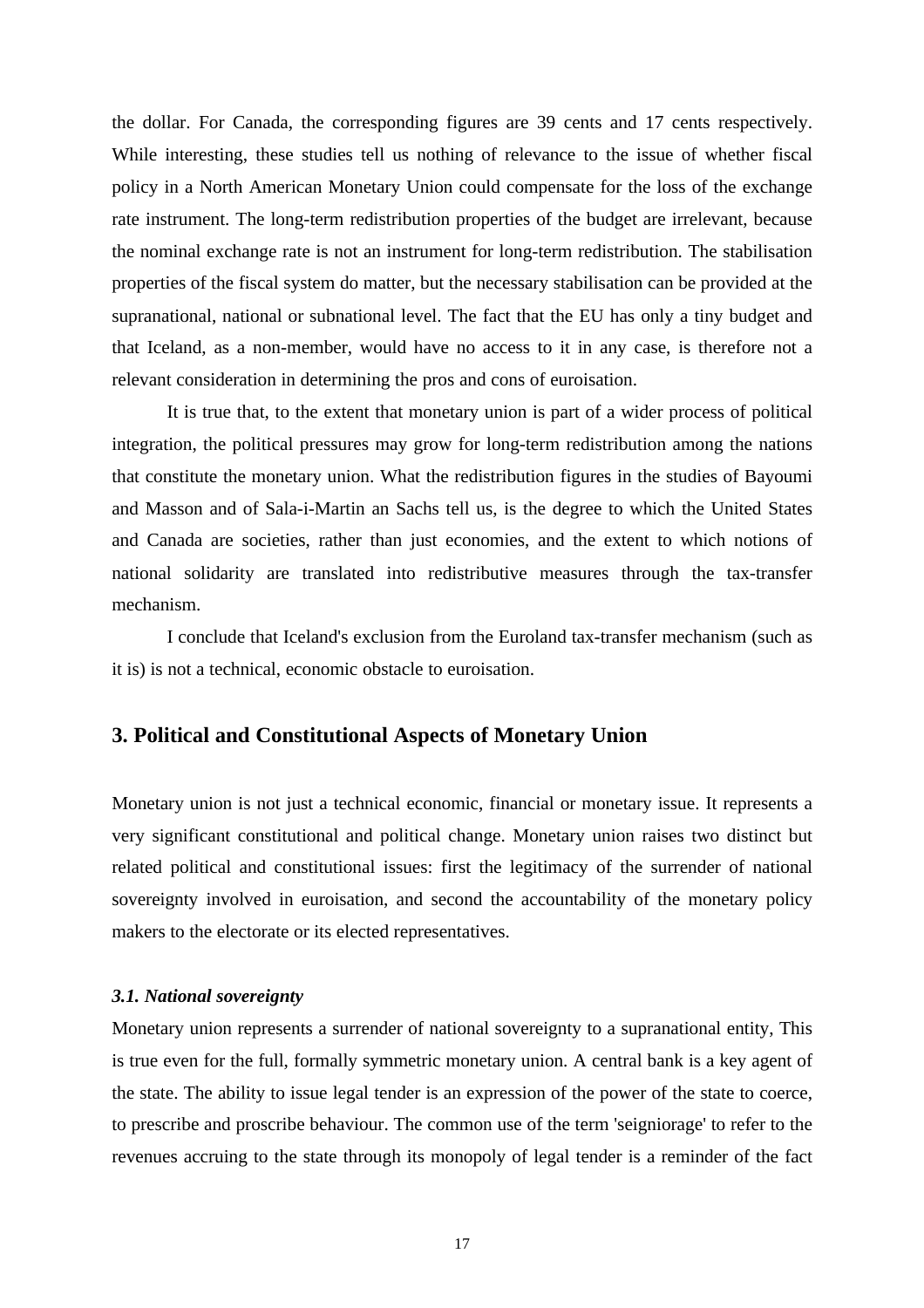that the power to issue legal tender is a manifestation of the state's ability to tax. A nation that joins a monetary union surrenders its national sovereignty in the monetary domain and becomes subject to a supranational form of sovereignty. The nation state is weakened by this surrender of monetary sovereignty. I am not expressing myself on whether this would be a good thing or a bad thing for Iceland.<sup>13</sup> I am merely reporting the fact.

The sober reality of this partial surrender of national sovereignty is complicated by the strong symbolic significance often attached to the national currency. The irreducible minimal list of symbols that define a nation as a nation state include a national currency, along with an anthem and a flag. The emotions that are kindled when the abolition of the national currency is under discussion go beyond what can be rationalised in terms of concerns about the loss of national discretion in the use of seigniorage or the loss of the national monetary stabilisation instrument.

These constitutional issues are very clear in the case of EMU. Economic and Monetary Union in Europe is part of an ongoing process of economic and political integration in Europe, and not an isolated, 'technical', monetary arrangement. In this it differs from arrangements like the classical gold standard, which flourished between 1880 and 1914, the heyday of European imperialism and nationalism. EMU is foremost a major step on the road to 'ever closer union' in Europe. It represents the opening of a new chapter in the European federalist agenda, a significant transfer of national sovereignty to a supra-national institution.

Like EMU, Icelandic euroisation would involve a transfer of national sovereignty to the central or federal level. Unless this transfer of power is perceived as legitimate by the citizens of Iceland, this transfer of authority to the ECB will be challenged by those who perceive themselves to be adversely affected by it. In the past, common currency arrangements, including a supranational central banking system with centralised authority, have survived only when, at the time of their creation, a stronger and more legitimate federal government structure was in place than is currently the case in the EMU area. A fortiori, past common currency arrangements have been supported by a level of political integration way beyond the (minimal) level that currently exists between Iceland and the  $EU^{14}$ . The EU has, at present, only a very weak, proto-confederal set-up, but it does have a Parliament, a Court and a proto-executive, made up of the Commission and the Council of Ministers. Icelandic

<sup>&</sup>lt;sup>13</sup> In the context of European monetary integration, I have been an enthusiastic supporter of the surrender of national sovereignty involved in EMU. The reason is overwhelmingly political: fear and loathing of the unparalleled destructive capacities of European nationalism.

<sup>&</sup>lt;sup>14</sup> I do not consider NAFTA, a regional free trade arrangement, to have any serious supranational institutional content.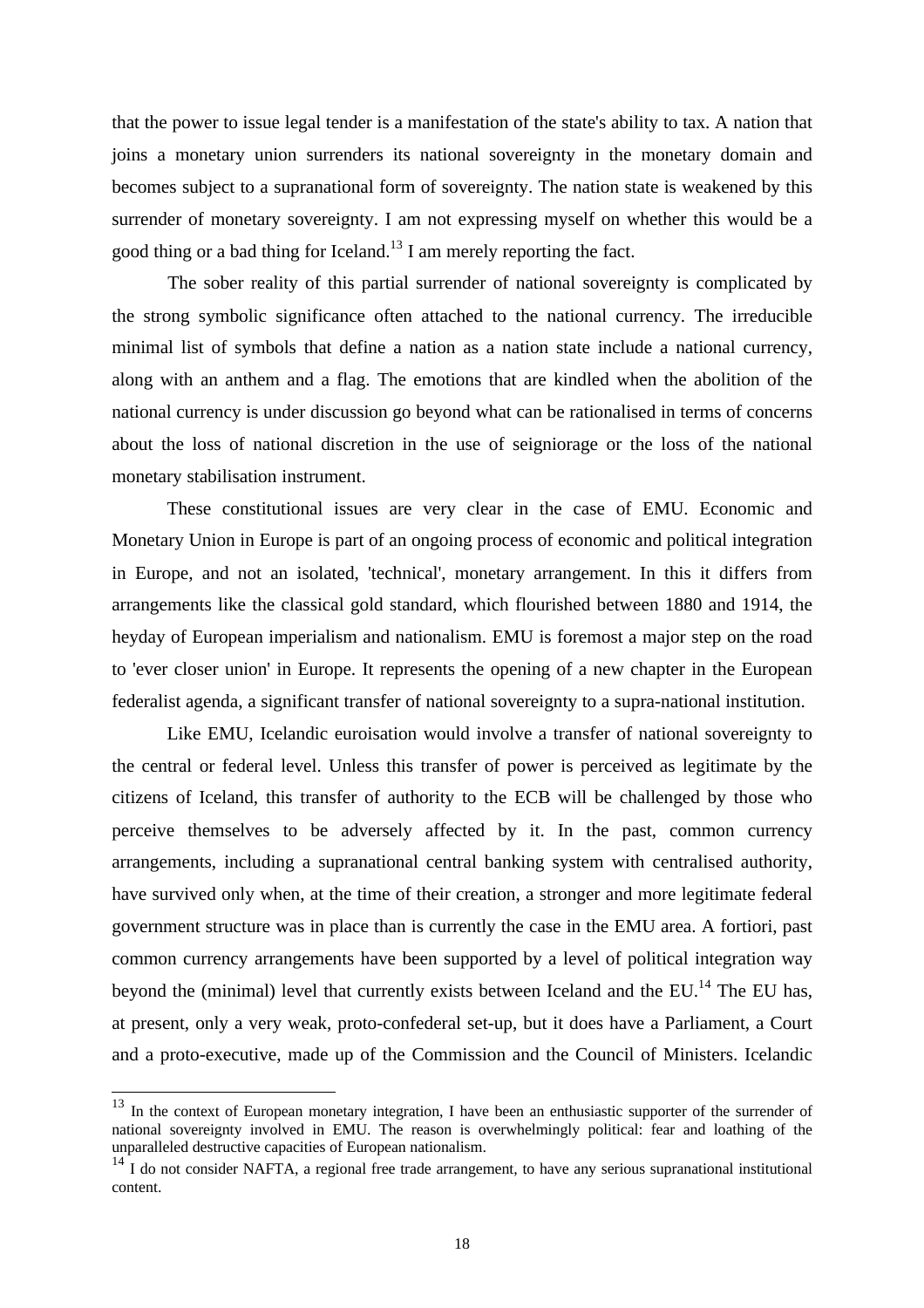euroisation would not be supported by any supranational political legitimising structures. For that reason alone, I very much doubt it could survive. Adopting the euro only to abandon it again at some later date would be messy and disruptive.

The track record of past monetary unions is instructive. For instance, monetary union in the USA was not complete until long after political unification. While one can make allowances for the war period (1776-1783) and for the Confederation period (1783-1789), even the USA monetary union created with the signing of the Constitution in 1789, was far from complete. While the constitution gave the Congress the monopoly of coinage and of the regulation of its value, the states continued to be able to charter commercial banks and to regulate their note issuance. Until the creation of the Federal Reserve System in 1914, the USA did not have a central bank, although the First Bank of the U.S. (1791-1811) and the Second Bank of the U.S. (1816-1836) can perhaps be characterised as proto central banks.<sup>15</sup> A monetary union with a centralised authority really did not exist in the USA until the Banking Act of 1935.

Italian monetary unification occurred in 1862, with the introduction of a new unified coinage system, based on the Sardinian lira, after political unification had been completed in 1861.<sup>16</sup> Centralisation of note and coin issuance and of other central bank functions did not occur until 1893.

The history of German monetary and political union in the  $19<sup>th</sup>$  century is open to two very different interpretations. The political establishment of the German Reich in 1871, following the Franco-Prussian war, preceded the coinage acts of 1871 and 1873, which unified coinage throughout the Reich and introduced the mark and the unit of account. In 1875, the new Reichsbank (a relabelling of the Prussian bank) became the de facto central bank of the Reich. In practice, it monopolised the issuance of notes. In 1875 Germany went on the gold standard (Germany used the Franco-Prussian War indemnity of 1870 to finance the creation of a gold standard - an early example of the use of Regional Funds to facilitate monetary integration perhaps). This sequence of events suggests that political unification in Germany preceded monetary union.

Against that, the customs union (Zollverein) of 1834 was followed by the Munich Coin Treaty of 1837 and the Dresden Coinage Convention of 1838, which created a double currency standard among all members of the Zollverein (which included most members of

<sup>&</sup>lt;sup>15</sup> The Federal Reserve Act was signed into law on 23 December 1913.

<sup>16</sup> Venetia was incorporated in 1866. The Papal States followed in 1870, when the French were otherwise engaged and could not intervene to protect their independence.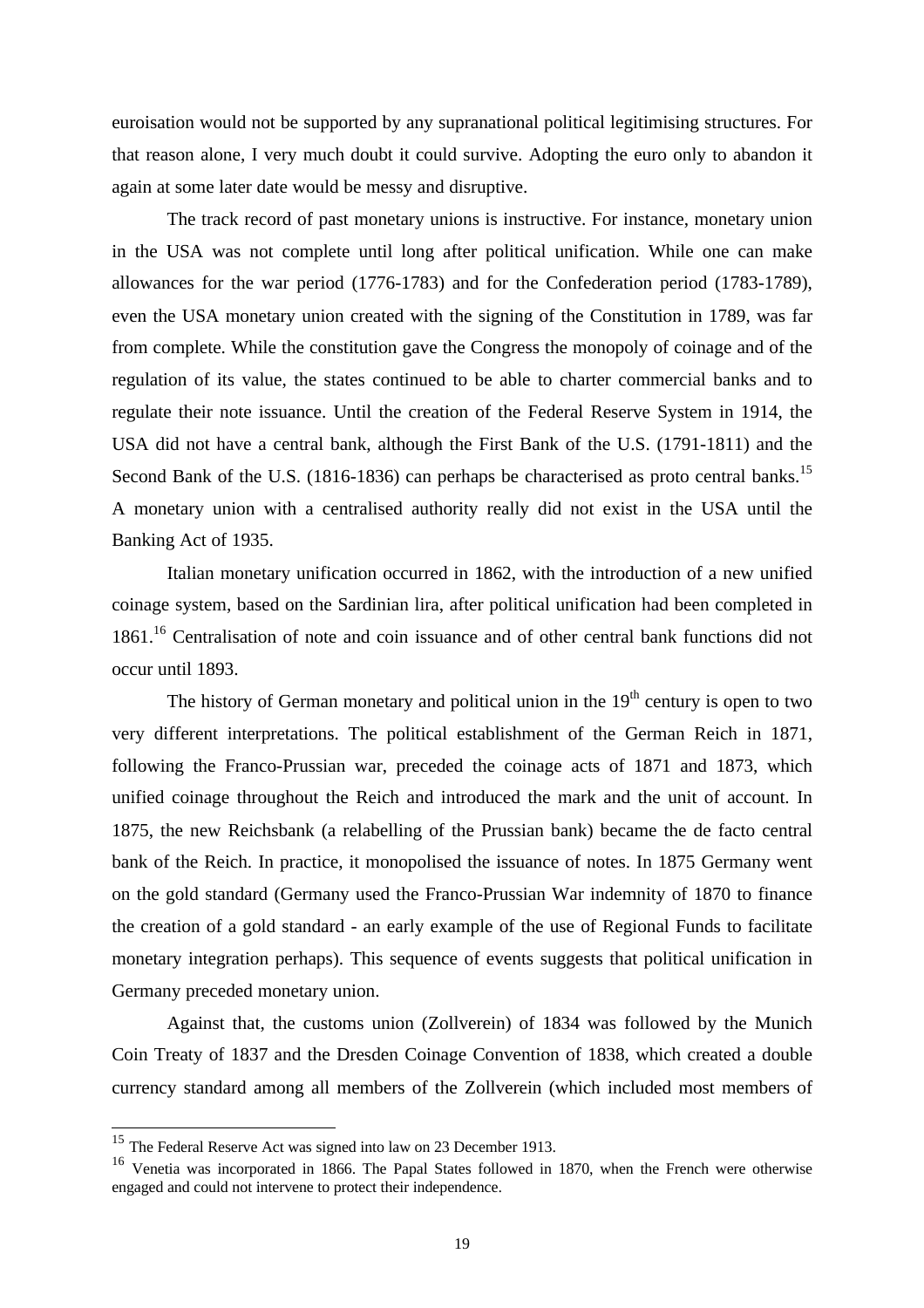the Deutscher Bund). The 1857, the Vienna Coinage Treaty joined Austria to the Dresden arrangement. On this reading, most of the key steps towards German monetary unification were taken before political unification. It should, however, be noted, that Austria left the Vienna arrangement in 1867 following defeat in its war with Prussia. It did not join the German Reich in 1871.

German political re-unification in 1990 coincided with monetary union between the former West and East Germanies (GEMU). This is not an event with any clear implications for EMU, since GEMU was little more than a take-over of a near-bankrupt East Germany by West Germany.

There have been exceptions to the rule that political unification precedes monetary union. Even if one ignores the ambiguous German  $19<sup>th</sup>$  century experience, the seven provinces that formed the Dutch Republic established a monetary union with only the weakest (con)federal political institutions and with almost completely decentralised fiscal authority. It lasted for two centuries, until the conquest of the Republic by Napoleon (Dormans [1991]).

Belgium and Luxembourg were in a monetary union from 1922 until they were both absorbed in Euroland in 1999. While this association is more akin to a union between an elephant and a mouse (and belongs in the France-Andorra, France-Monaco, Italy-Vatican City, Italy-San Marino, Switzerland-San Marino category), it is interesting that monetary union did not lead to far-reaching political integration between Belgium and Luxembourg.

Slightly different in nature are the currency unions adopted by contiguous former colonies following independence. The CFA Franc Zone, set up in 1959 by thirteen former French colonies in west and central Africa, survives till this day, although the CFA franc was devalued by 50 percent in 1994. The survival of the arrangement appears to owe much to the continued involvement of (and budgetary transfers from) France. The East Caribbean Currency Area, consisting of 7 former British colonies, has survived since 1966, unlike the East African Currency Area between Kenya, Uganda and Tanzania which lasted only from 1966 until 1977.

Monetary unions that occurred without prior political unification and that did not subsequently lead to political unification, have not survived. Examples include the following.

The Latin Monetary Union among France, Belgium, Switzerland and Italy, which lasted (with some temporary suspensions of convertibility by individual members) from 1865 until, de facto, World War I. The official time of death was 1927.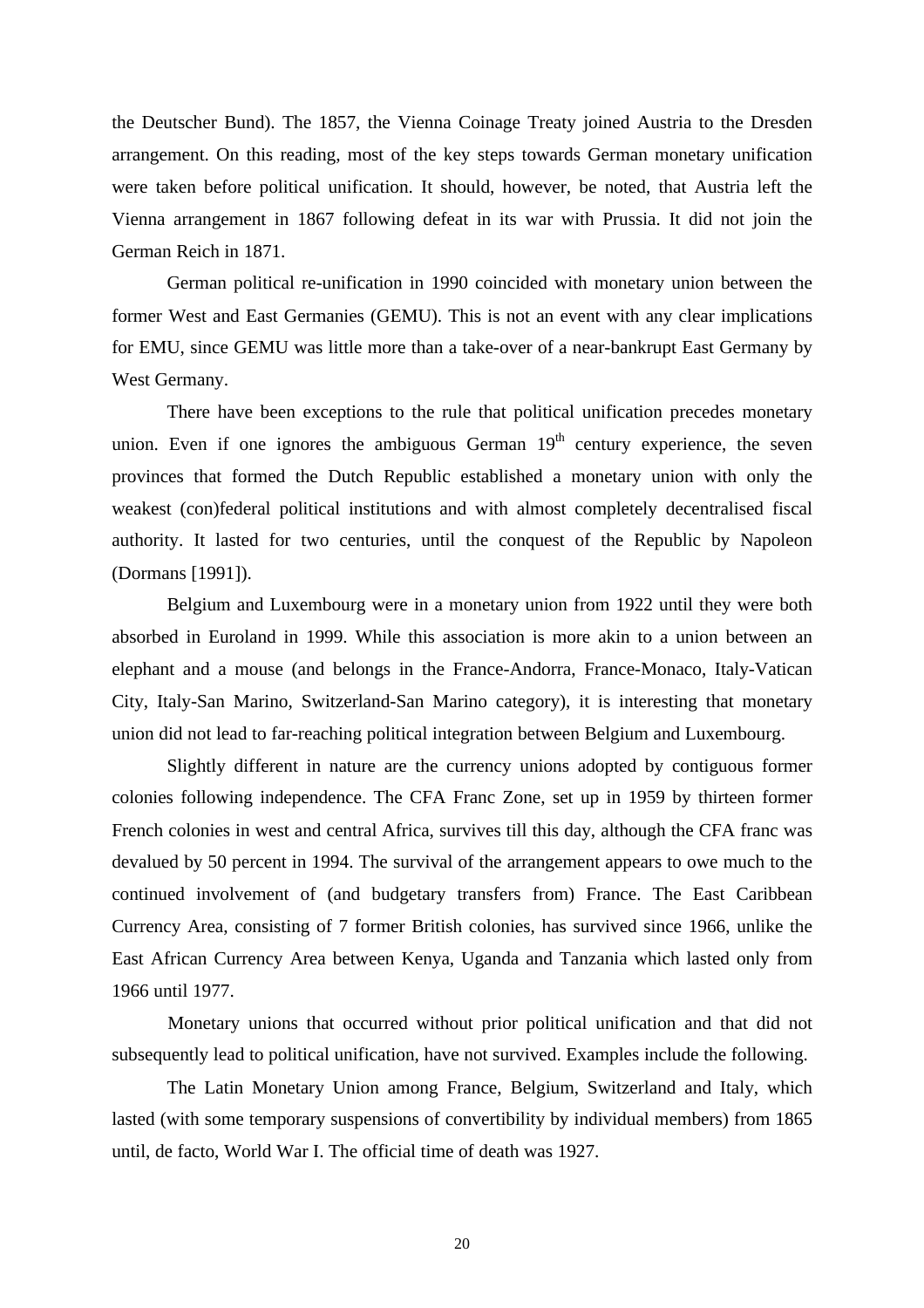The Scandinavian monetary union among Sweden, Denmark and Norway, which lasted from 1873 till de facto, World War I, although the arrangements was not officially put out of its misery until 1924.

Attempts by 'successor states' to maintain monetary union following the break-up of a larger political entity, have been short-lived, with the possible exception of the 'monetary union' between the UK and Ireland (a currency board arrangement for Ireland, rather than a "symmetric" monetary union), which lasted from 1922 till 1979.

Examples of spectacular failures to maintain a common currency following a political break-up include the successor states of the Austro-Hungarian Empire following the defeat of the Habsbourg empire in World War I; the ill-fated rouble zone among 11 CIS members between 1991 and mid-1993, following the dissolution of the Soviet Union; and the collapse of the monetary union among the successor states to the Federal Republic of Yugoslavia, which dissolved in 1991.<sup>17</sup> All three political break-ups lead to hyperinflation.

Czechoslovakia broke up as a political union on January 1, 1993; the Czech-Slovak monetary union collapsed on February 8, 1993 (Fidrmuc and Horvath [1998]). Here the political and monetary break-up was not accompanied by hyperinflation.

I have considerable sympathy for the long-standing German position that, in the context of European Economic and Monetary Union, further political integration should have accompanied (or even preceded) monetary union. $18$  On the other hand, the whole European integration experiment, from the Coal and Steel Community on, has been a political wolf dressed in economic sheep's clothing. It has been successful so far, and it may well continue to be so.<sup>19</sup> It is essential, however, that the European Parliament, backed by the European Court and the Ombudsman, act as an effective watchdog over the ECB. The legitimacy of the ECB will depend on the extent to which it is effectively accountable to the European Parliament. There would be no counterpart, if Iceland unilaterally adopted the euro, the European Parliament, the European Court and the Ombudsman. The transfer of national sovereignty involved in unilateral Icelandic euroisation would therefore not be perceived as legitimate.

 $17$  Ukraine left the rouble zone in 1992. Tajikistan did not establish its own currency until 1995.

<sup>&</sup>lt;sup>18</sup> See e.g. Tietmeyer [1998a,b]. For a general discussion see Eichengreen [1996].

<sup>&</sup>lt;sup>19</sup> There have been times, however, that the economics got too far ahead of the politics. The Werner Group's recommendation in 1970 of full monetary union by 1980 clearly was a bridge too far at the time.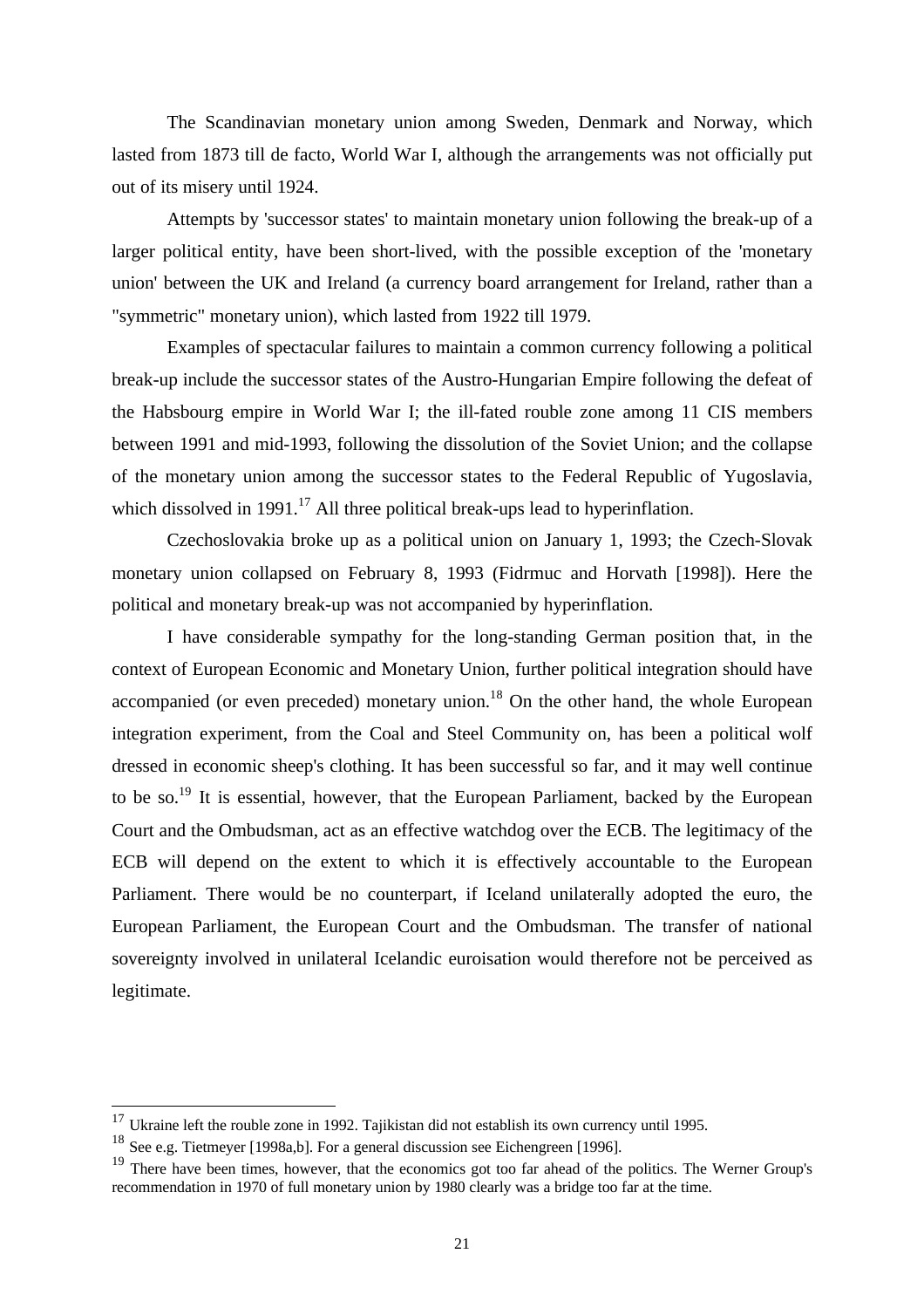#### *3.2. Accountability of the monetary authority following euroisation*

Monetary policy today is made by operationally independent central banks. The targets or objectives of the central bank should, of course, be politically determined. In an open, democratic society, the delegation of policy making powers to non-elected officials will only be accepted as legitimate by the citizens, if the independent central bank is accountable to the elected representatives. Accountability requires openness and transparency. The objective or objectives of the central bank must be clear and unambiguous. This is essential if the electorate and its elected representatives are to be able to judge the performance of the central bank.

The need for openness and transparency also applies to the procedures of the central bank. Individual voting records of the members of the central bank's decision making Council should be in the public domain. So should the minutes of its meetings. More elaborate and indepth analyses of the Council's thinking (like the Bank of England's quarterly inflation report and inflation forecast) should be published regularly. An independent body (like the Non-Executive Directors of the Court of the Bank of England) should vet the procedures of the central bank and its Council on a regular basis, and should have the power to make binding recommendations.

This procedural openness and accountability is essential for two reasons. First, it is the only effective instrument of quality control for an operationally independent central bank. Second, openness, transparency and accountability of any agent of the state is a political public good.

At the core of effective accountability is the need for the Council members, collectively and individually, to justify themselves before a duly constituted parliamentary committee. In the US, the Governor of the Fed appears periodically before the Congress. In Euroland, the Subcommittee on Monetary Affairs of the European Parliament is charged with the political supervision of the ECB. In the UK, committees of both the House of Commons and the House of Lords call Monetary Policy Committee members to appear on a regular basis to explain their actions. $^{20}$ 

Following unilateral euroisation by Iceland, there would be no parliament that could enforce effective accountability of the ECB. Even if Iceland were to get a seat on the ECB

 $20$  In the UK, there is a further dimension of political accountability. If the inflation rate departs from the politically mandated target by more than 1% in either direction, the Governor of the Bank of England has to write an open letter to the Chancellor of the Exchequer. In that letter he has to explain why the departure from the target happened, what the MPC proposes to do about it, over what time horizon it expects to be back on track and how all this is consistent with the MPC's mandate.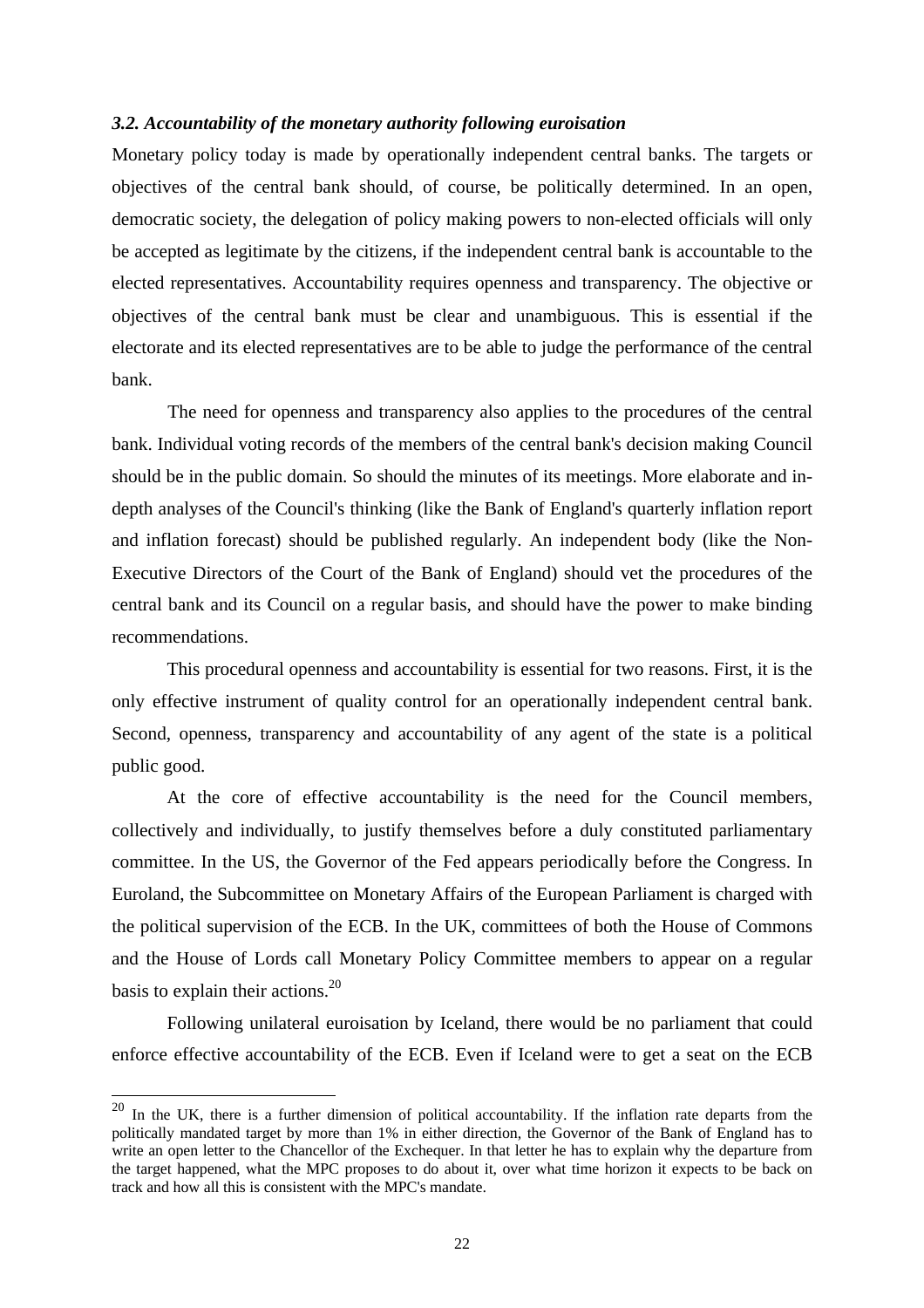Council (in violation of the Amsterdam and Maastricht Treaties), the Parliament of Iceland would only be able to call its representative to account. The non-Icelandic majority on the ECB Council would be under no obligation to answer to the elected representatives of the citizens of Iceland The European Parliament could hardly be expected to act in loco parentis for the Icelandic Parliament on monetary matters. Such an arrangement would not, in my view, be acceptable to the citizens of Iceland (nor to those of Euroland).

### **4. Conclusion**

I conclude that the economic case for unilateral Icelandic euroisation is unconvincing. The economic case for adopting the euro would be more nearly balanced, if the monetary union in question were a full, formally symmetric monetary union. This would give Iceland a reasonable share of Euroland seigniorage. It would also have the ECB assume full lender of last resort responsibilities for Icelandic financial institutions. The ECB would define its price stability and other economic objectives with reference to the entire Euroland economy. This would, of course, be a token benefit only, given Iceland's tiny weight in the Euroland economy. Finally, it would give Iceland a voice and a vote on the ECB's decision-making council. Unilateral 'euroisation', where a 'peripheral' country simply adopts the currency of another ('centre') nation, without a fair share of the common seigniorage, without access to the discount window and other lender of last resort facilities, and without a voice in the decision making processes of the centre's central bank should be of interest only to a chronically mismanaged economic basket case, whose only hope of achieving monetary stability is to unilaterally surrender monetary sovereignty. Iceland does not belong in that category.

The political arguments against unilateral euroisation are overwhelming. The absence of effective political institutions encompassing both Iceland and Euroland would mean that there could be no effective political accountability of the ECB. The surrender of political sovereignty inherent in euroisation would therefore not be perceived as legitimate by a politically sophisticated citizenry.

Critics of EMU have pointed out that the EMU is a small, flightless bird, that survives precariously in an arid environment. I actually believe that the EMU will fly, and that it will prosper, because it is part of an ongoing process of political unification in Europe. Icelandic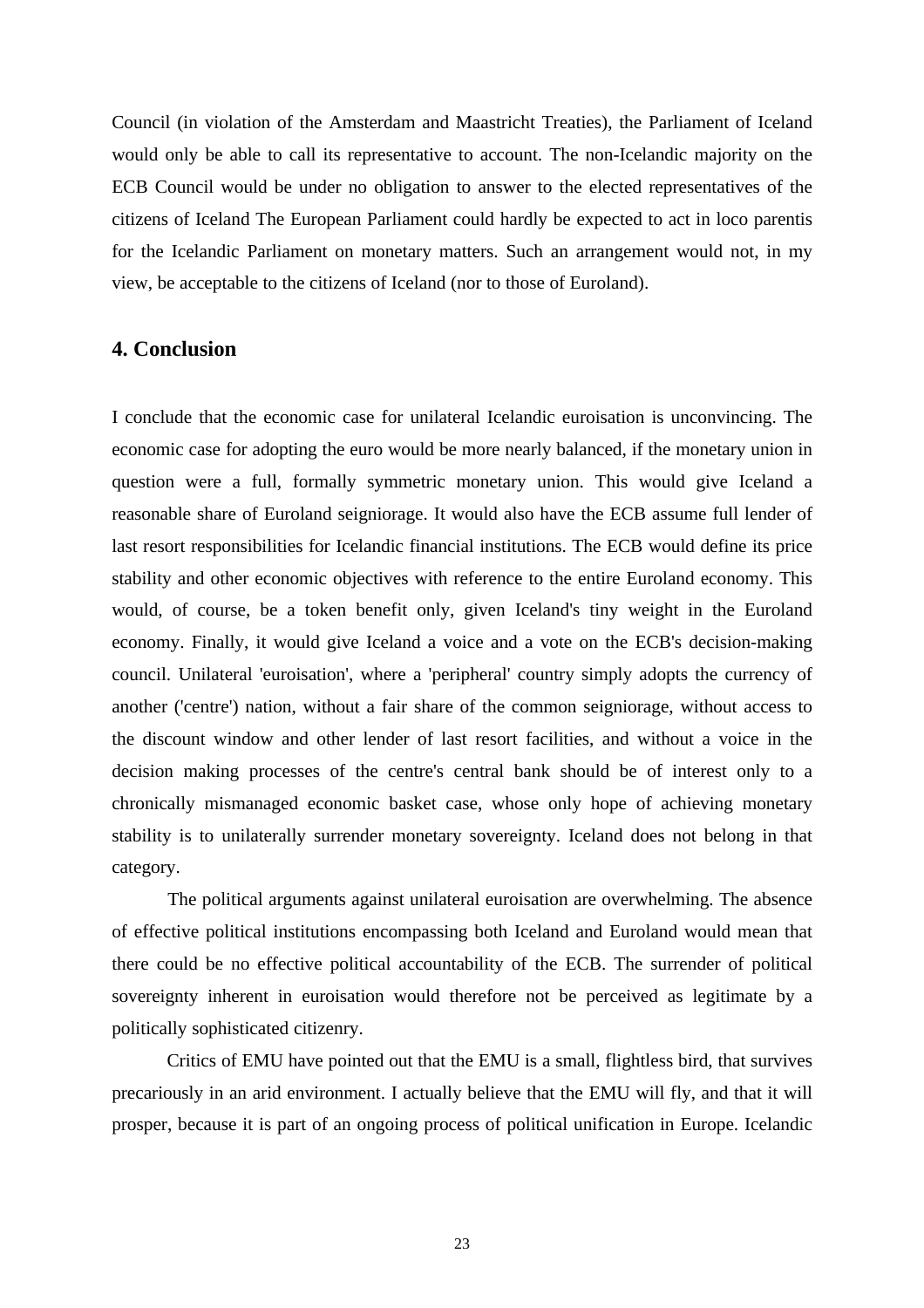euroisation, however, will not fly, except as part of a wider political movement towards farreaching political integration, that is, Icelandic membership in the EU and in EMU.

## **References**

- Bayoumi, Tamim and Paul R. Masson [1995], "Fiscal Flows in the United States and Canada: Lessons for Monetary Union in Europe", *European Economic Review*, 39, pp. 253-274.
- Buiter, Willem H. [1997], "The Economic Case for Monetary Union in the European Union", in Christophe Deissenberg, Robert F. Owen and David Ulph eds. *European Economic Integration*, supplement to the *Review of International Economics*, Vol. 5, Issue 4, pp. 10- 35.
- Buiter, Willem H. [1999], "Alice in Euroland", forthcoming *Journal of Common Market Studies*.
- Buiter, Willem H, Giancarlo Corsetti and Paolo Pesenti [1998], *Financial Markets and European Monetary Cooperation; The Lessons of the 92-93 ERM Crisis*, Cambridge University Press.
- Buiter, Willem H. and Nikolaos Panigirtzoglou [1999], "Liquidity Traps; How to Avoid Them and How to Escape Them", Bank of England Mimeo, May; also http://www.econ.cam.ac.uk/faculty/buiter/index.htm.

Dormans, E.H.M. [1991], *Het Tekort*, Amsterdam, NEHA series.

- Dowd, Kevin and David Greenaway [1993], "Currency Competition, Network Externalities and Switching Costs: Towards an Alternative View of Optimum Currency Areas", *Economic Journal*, 102, pp. 1180-89.
- Eichengreen, Barry [1996], "On the Links Between Monetary and Political Integration.", mimeo, University of California at Berkeley, December.
- Engel, Charles and John H. Rogers [1996], "How Wide is the Border", *American Economic Review*, 86(5), December, pp. 1112-11225.
- Fidrmuc, Jan and Julius Horvath [1998], "Stability of Monetary Unions: Lessons from the Break-up of Czechoslovakia", *CentER for Economic Research Discussion Paper*, no. 9874, July.
- Gunnarsson, Birgir Isl. [ 1999] "Address to the Annual Meeting of the Central Bank of Iceland", 30 March.